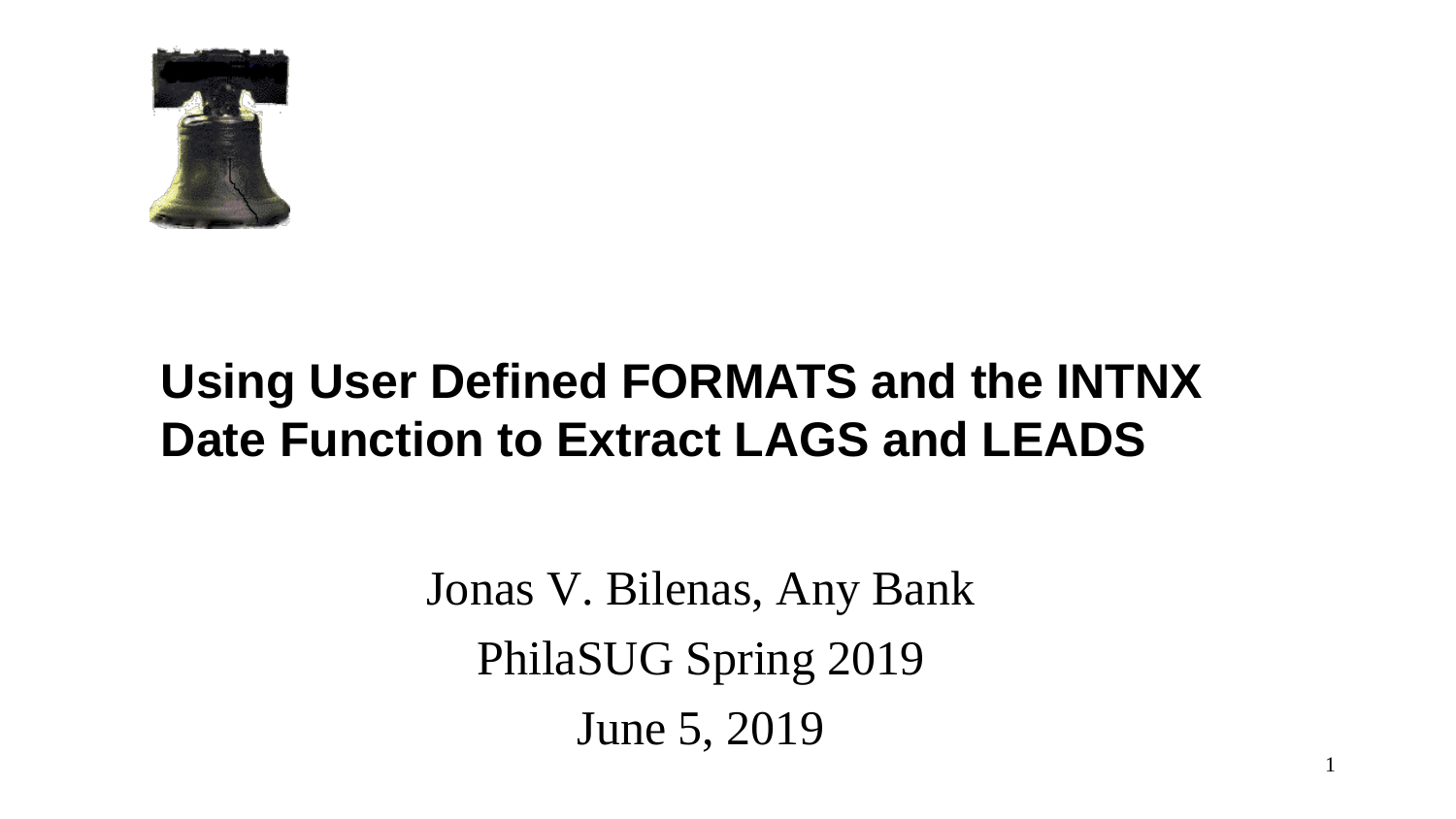### Scope of the Presentation.

- I have been using the SAS® PROC FORMAT for decades to create efficient and fast table lookups. A USER created FORMAT (table lookup) generally uses a binary search method in memory to map unique keys (VALUES) to labels. Examples:
	- Mapping abbreviated codes to code descriptions. The mapping does not have to occur in a data set and can be applied when using other SAS procedures. For example, generating a report where medical diagnostic codes are expressed as labels. Saves space and time.
	- The format can be used to extract data from very large data set based on account keys. Example; you have a data set of 30,000 accounts you are doing analysis on. You have a total of 2 billion transactions and you want to extract only records that match to the sample of 30,000 accounts. The binary search of the 30,000 records will only require reading, at the worse, 15 records for each of the 2 billion transaction. Extract the records that match to the modeling data set. No need to sort the 2 billion records. Note: SQL will often sort both data sets. Max search from the format table is about **15 records at the worse [log(N)/log(2) + 1].** SQL or DATA merges often take 2 days or more. The FORMAT run typically takes less than 10 minutes. Similar to the speed of using HASH joins.
	- Adding new variables to a to the larger dataset in question based on segmentation or other keys.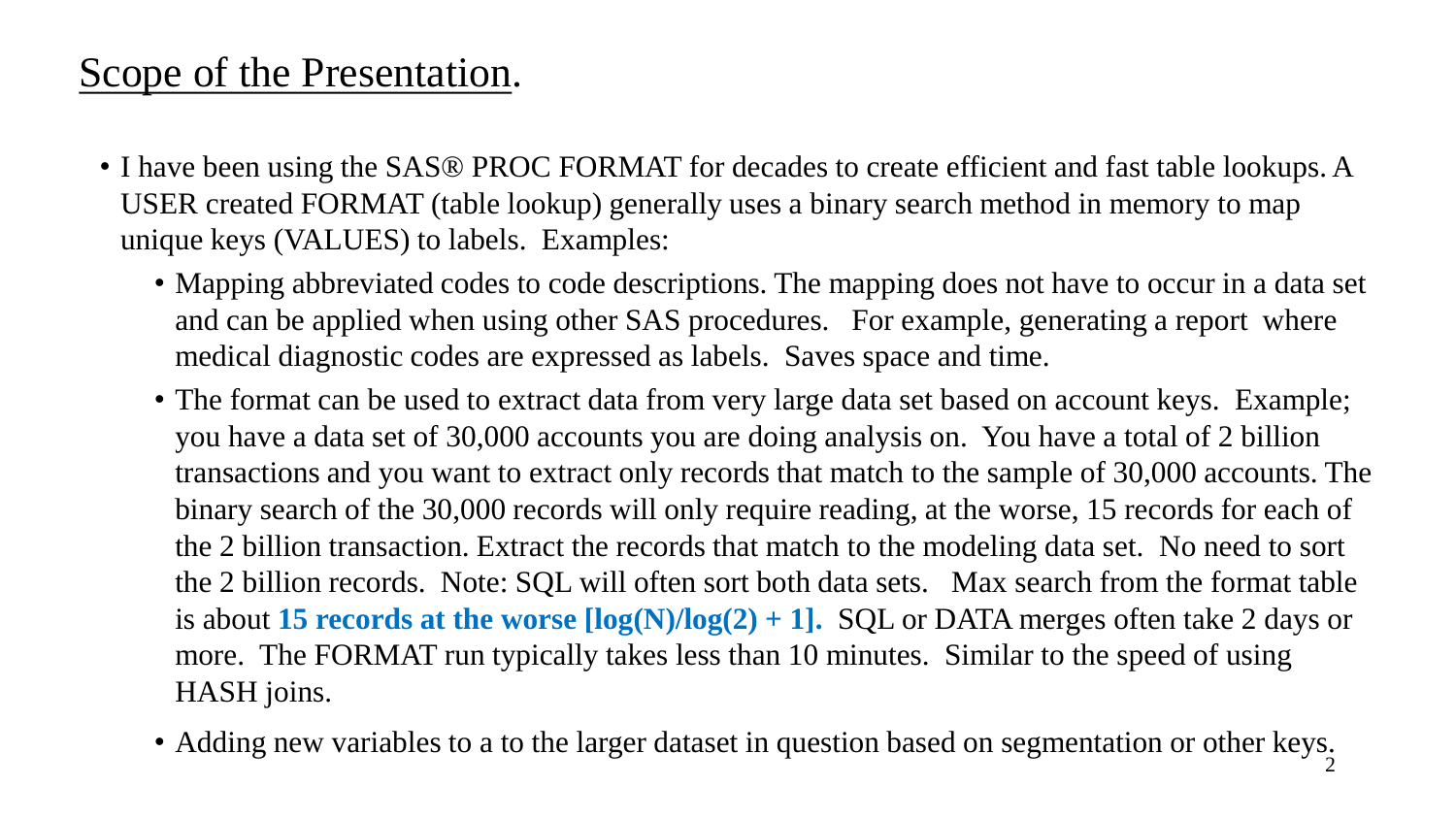## A Simple Example of PROC FORMAT

• You can hard code the table look-up using PROC FORMAT. The table look-up is saved in the work directory and can be applied to other PROCS or DATA STEPS in the code after the FORMAT is processed.



#### The FREQ Procedure

| <b>sex</b>     | <b>Frequency</b> | <b>Percent</b> | <b>Cumulative</b><br><b>Frequency</b> | <b>Cumulative</b><br><b>Percent</b> |
|----------------|------------------|----------------|---------------------------------------|-------------------------------------|
| <b>Missing</b> | 24               | 5.21           | 24                                    | 5.21                                |
| ?              | 55               | 11.93          | 79                                    | 17.14                               |
| <b>FEMALE</b>  | 87               | 18.87          | 166                                   | 36.01                               |
| <b>MALE</b>    | 154              | 33.41          | 320                                   | 69.41                               |
| <b>OTHER</b>   | 70               | 15.18          | 390                                   | 84.60                               |
|                | 71               | 15.40          | 461                                   | 100.00                              |

#### The FREQ Procedure

|                 |                  |                | <b>Cumulative</b> | <b>Cumulative</b> |
|-----------------|------------------|----------------|-------------------|-------------------|
| <b>sex</b>      | <b>Frequency</b> | <b>Percent</b> | <b>Frequency</b>  | <b>Percent</b>    |
| Missing         | 24               | 5.21           | 24                | 5.21              |
| <b>BAD DATA</b> | 126              | 27.33          | 150               | 32.54             |
| <b>FEMALE</b>   | 87               | 18.87          | 237               | 51.41             |
| <b>MALE</b>     | 154              | 33.41          | 391               | 84.82             |
| <b>OTHER</b>    | 70               | 15.18          | 461               | 100.00            |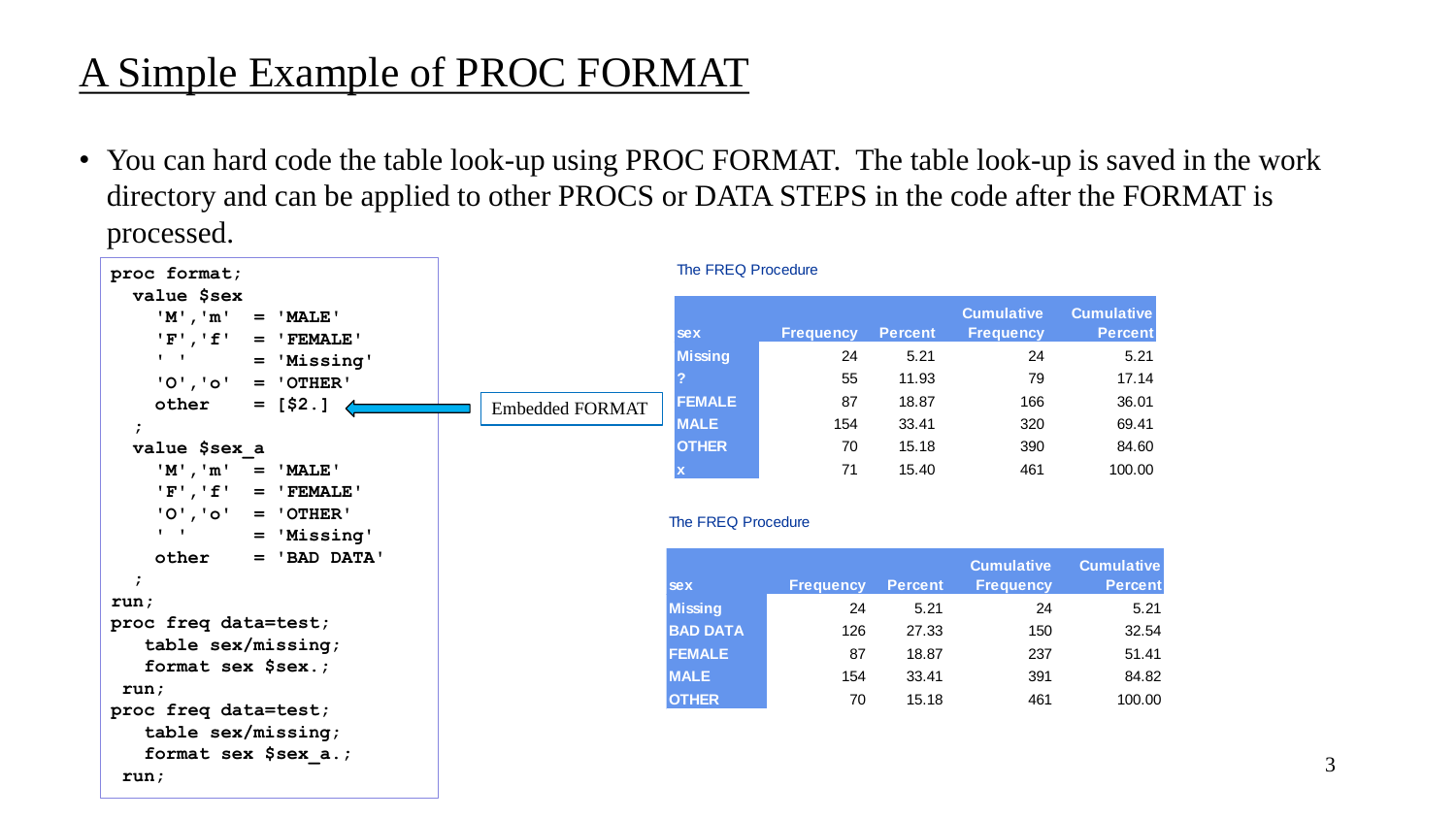### A Simple Example of PROC FORMAT

• This will work as well.

- **76 proc format;**
- **77 value \$sex**
- **78 'M','m' = 'MALE'**
- **79 'F','f' = 'FEMALE'**
- **80 ' ' = 'Missing'**
- **81 'O','o' = 'OTHER'**
- **82 other = [\$BEST.]**

**NOTE: The \$BEST (in)format was specified on the right-hand side of an equal sign, but without a length specification. PROC FORMAT will assume a default length of at least 40 for the format being generated. If this is an insufficient width, you can rerun PROC FORMAT with an explicit width for the \$BEST (in)format, or provide a sufficient DEFAULT= option.**

**83 ;**

**NOTE: Format \$SEX has been output.**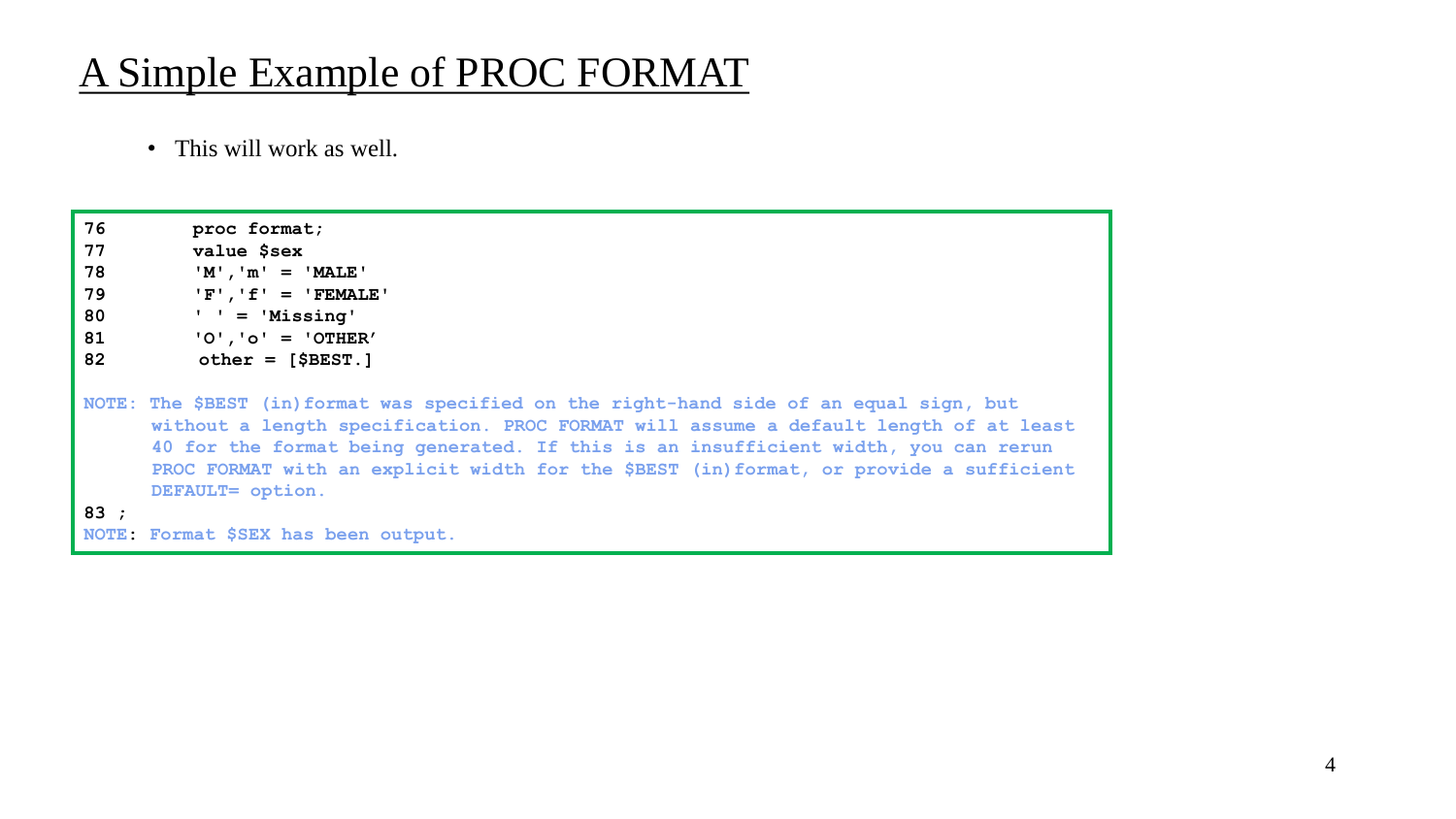## An Example For This Presentation.

- Time series data sources typically have the macroeconomic data (historical actual data and forecasts into the future) by date. They are typically stored in spreadsheets, SAS data sets, Oracle, Teradata, DB2, and other locations.
- In modelling, reporting, and/or generating plots we often need to capture information on macroeconomic data and calculate lags and/or leads of variables at a specific point in time.
	- Using the LAG function in a data step can be problematic. **NEVER** use the LAG function conditionally (Y. Tian, 2009).
	- Going Forward in time can be an issue as well. There is no LEAD function in the SAS data step.
	- Don't worry, PROC FORMAT is HERE!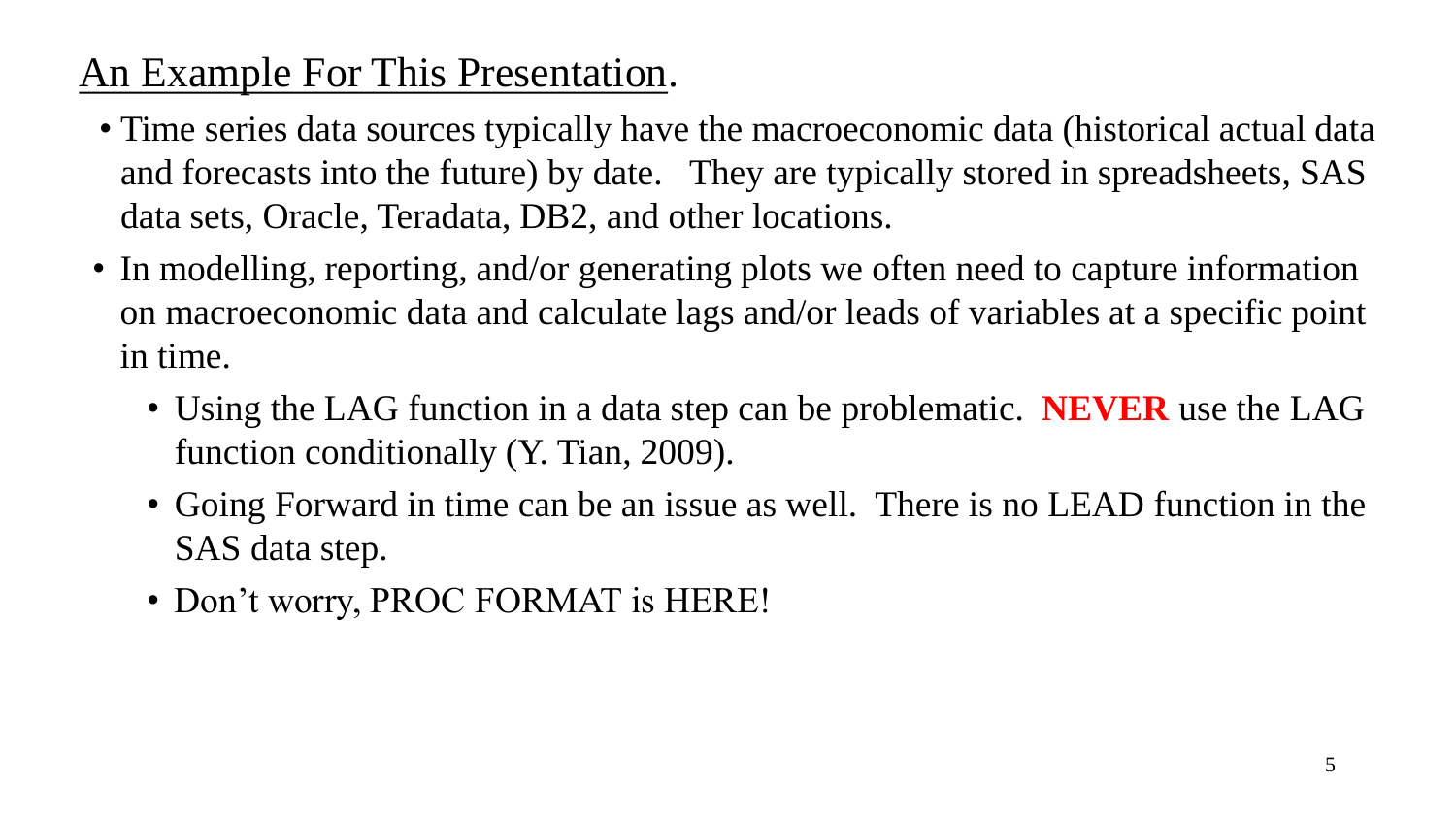## Why not use SQL?

• Colleagues tell me they like to use PROC SQL because you don't have to SORT the data. Well, **you** are not coding a PROC SORT in your code but **SQL** decides how to do the join. Most of the time the SQL procedure will sort both data set and run times would be similar to a data step merge.

- You can see how SQL is deciding on the join using the \_METHOD SQL option and code translation papers (Shipp & Laffler, 2013 and Laffler, 2009).
- **HASH joins and FORMAT beat out SQL and MERGE** statements in data step (Liang, Q. 2009).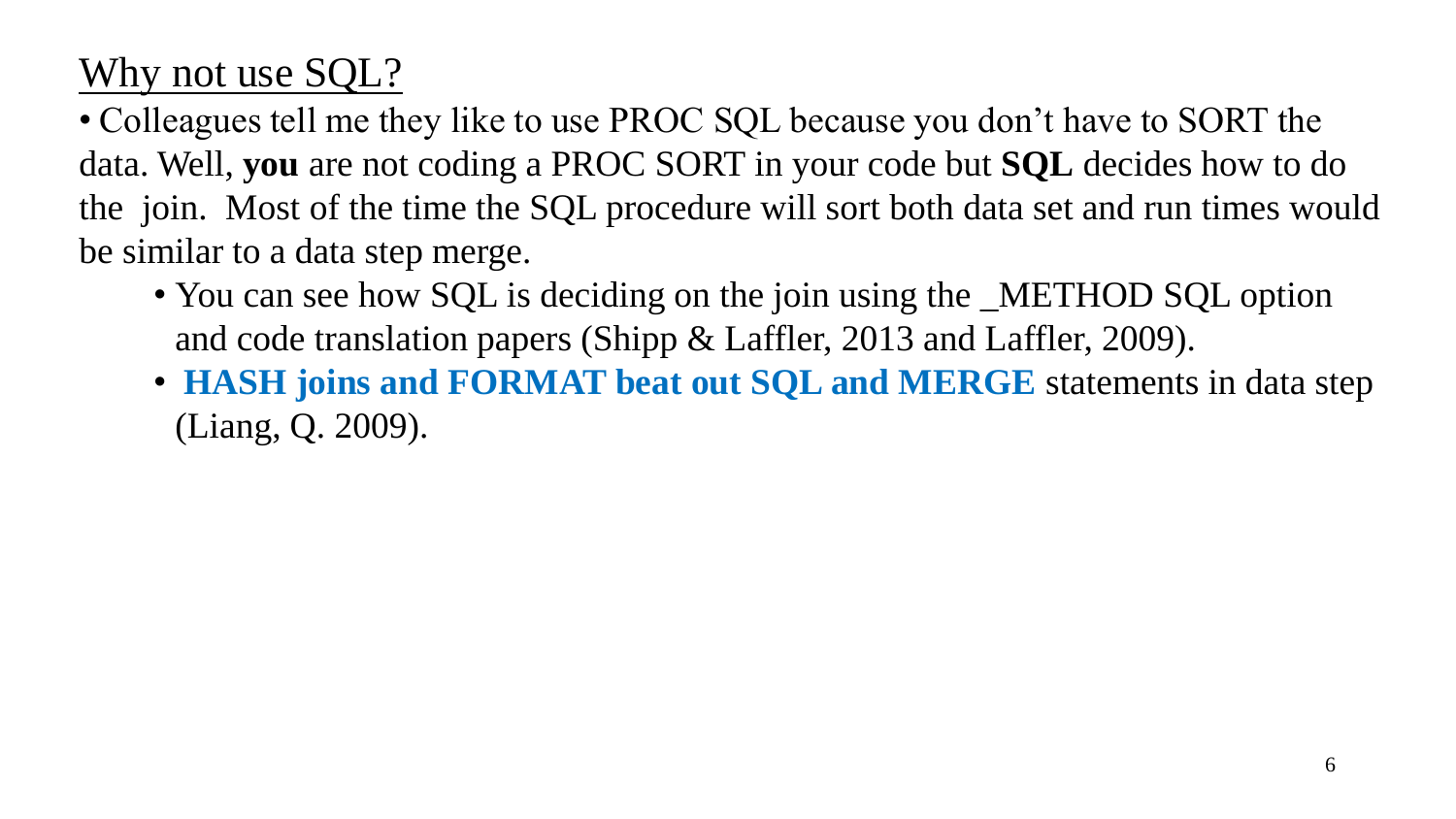#### **Using DATES as a key to map labels that are tied to specific dates.**

- The example we will work on here is from sample data from <https://datahub.io/collections/economic-data> using CPI data as an example. Monthly CPI data is from 01JAN1913 to 01JAN2014. **1,213** observations loaded to a SAS data set. No future forecast data provided.
- We don't want to hard code the FORMAT. We will generate a modified data set that contains the keys (aka values) and the labels that feed into PROC FROMAT and **that FORMAT will be saved in a permanent FORMAT CATALOG.**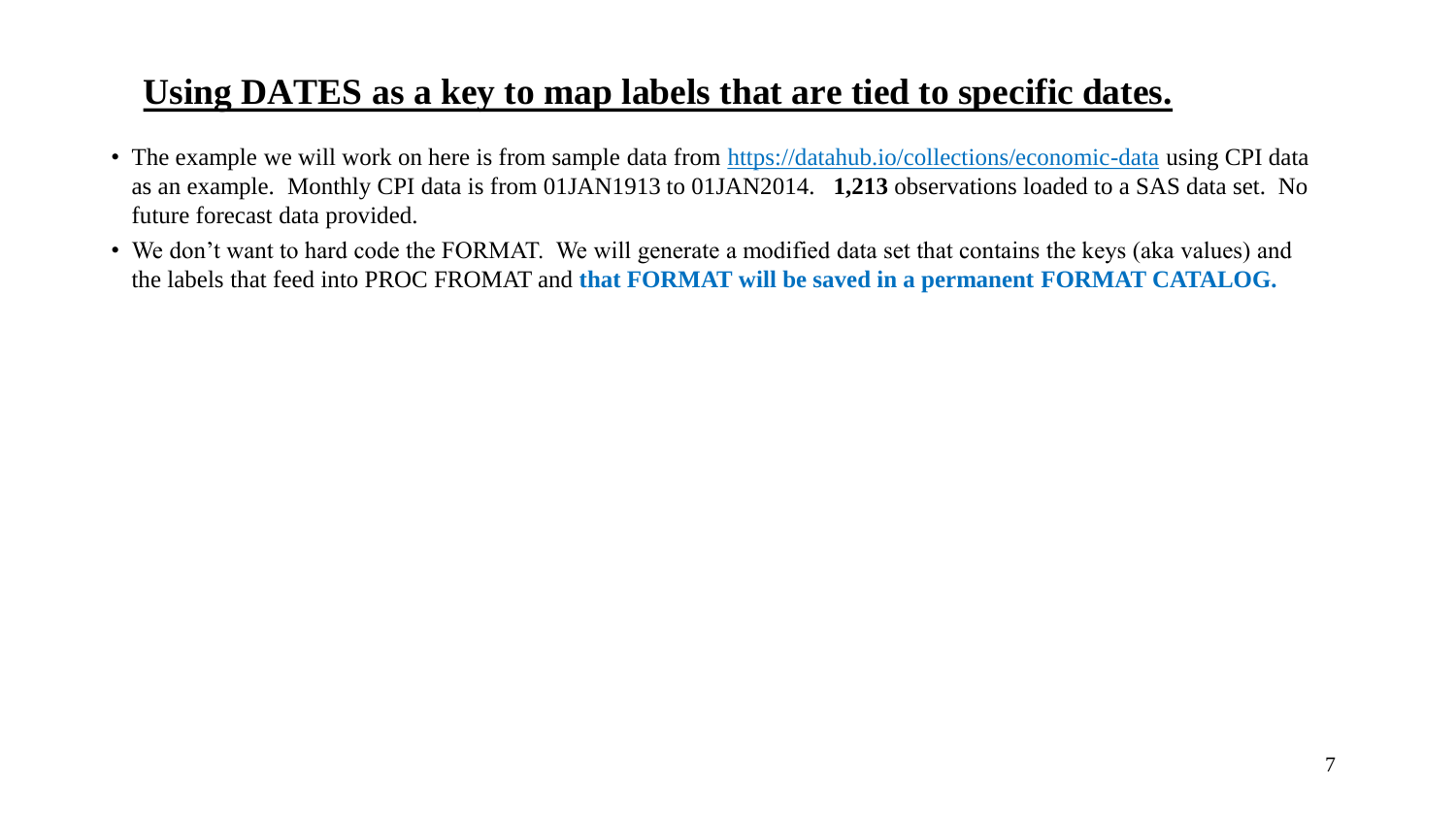#### **First 5 Rows of Data; DATE, CPI, INFLATION**

1913-01-01 9.8 . 1913-02-01 9.8 0.0 1913-03-01 9.8 0.0 1913-04-01 9.8 0.0 1913-05-01 9.7 -1.02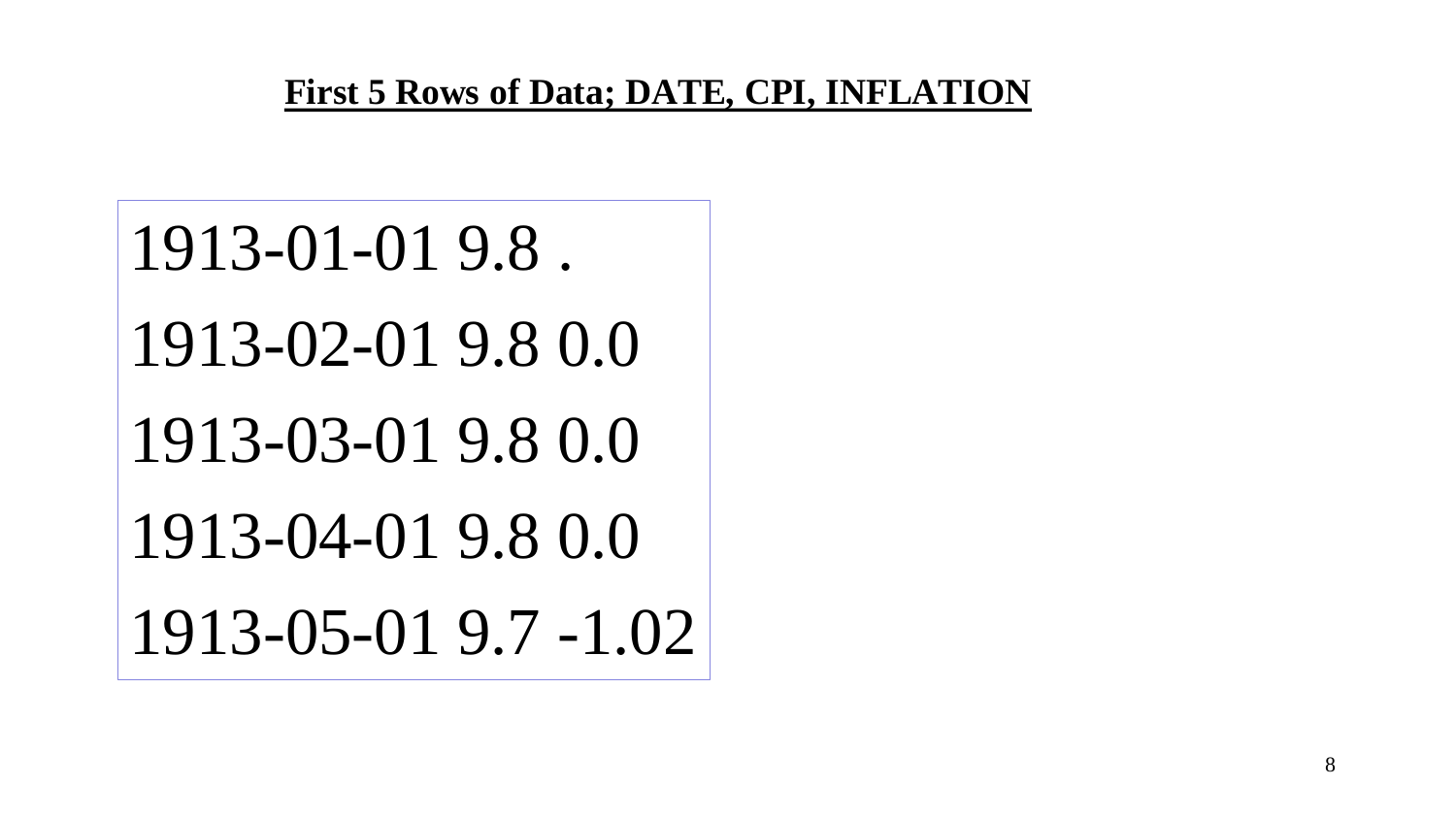#### **Using DATES as a Value to map labels that are tied to specific dates.**

• Data was copied into a DATA step. We used an INFORMAT of **ANYDTDTE** to read in the date field and to confirm dates were read correctly. First 10 records were printed to the log, shown below to confirm the DATE variable was read in correctly by using a date9 FORMAT.

|                                                     | <b>INFORMAT</b> |                |               |                                             |        |   |
|-----------------------------------------------------|-----------------|----------------|---------------|---------------------------------------------|--------|---|
|                                                     |                 |                |               | Alphabetic List of Variables and Attributes |        |   |
| 74<br>data stuff.cpi;                               |                 | #              | Variable      | <b>Type</b>                                 | Length |   |
| input date anydtdte10.<br>75<br>76<br>index         |                 | 1              | date          | Num                                         | 8      |   |
| 77<br>Inflation;<br>78<br>if $N < 10$ then do;      |                 | $2\,$          | index         | Num                                         | 8      |   |
| put date date9. +5 index +5 inflation ;<br>79<br>80 |                 | 3 <sup>1</sup> | inflation     | Num                                         | 8      |   |
| end;<br>81<br>datalines;                            |                 |                |               |                                             |        |   |
| 01JAN1913 9.8 .                                     |                 |                | <b>FORMAT</b> |                                             |        |   |
| 01FEB1913 9.8 0                                     |                 |                |               |                                             |        |   |
| 01MAR1913 9.8 0                                     |                 |                |               |                                             |        |   |
| 01APR1913 9.8 0                                     |                 |                |               |                                             |        |   |
| $01$ MAY1913 9.7 -1.02                              |                 |                |               |                                             |        |   |
| 01JUN1913 9.8 1.03                                  |                 |                |               |                                             |        |   |
| 01JUL1913 9.9 1.02<br>01AUG1913 9.9 0               |                 |                |               |                                             |        | 9 |
| 01SEP1913 10 1.01                                   |                 |                |               |                                             |        |   |
|                                                     |                 |                |               |                                             |        |   |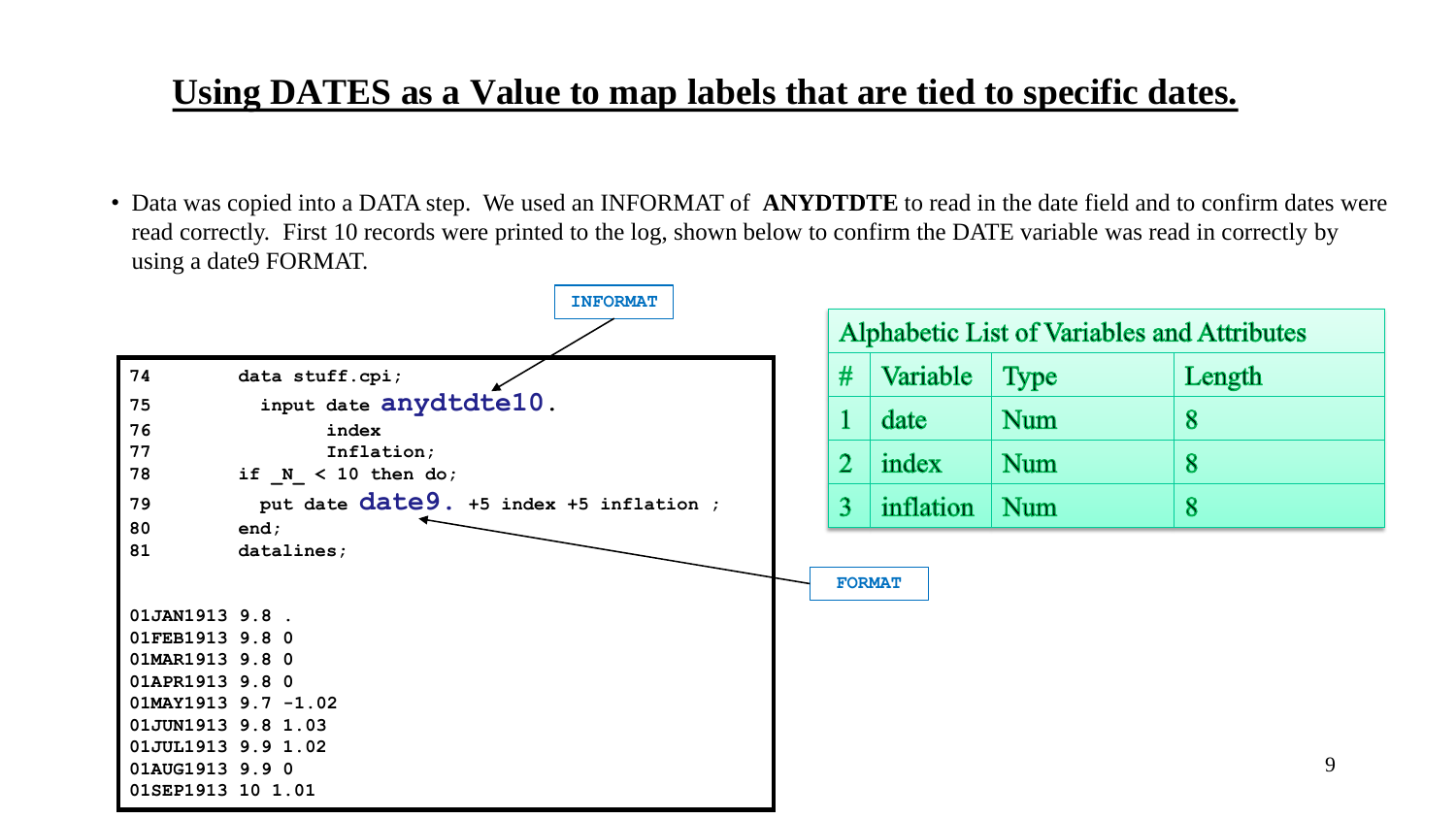### **Generating the FORMAT CATALOG using PROC FORMAT**

- You can hard code the PROC FORMAT in SAS. However for larger format mappings you can create the format using a special CNTLIN data set.
- The CNTLIN data set must contain at least the following VARIABLES:
	- **START: name of the key variable. (optional END variable is for formats using a range of VALUES) We rename the variable DATE as START.**
	- **LABEL: name of the mapping variable. In this example we rename INDEX variable to variable name LABEL.**
	- **TYPE: 'N' for numeric keys, 'C' or character keys.**
	- **FMTNAME: name of the FORMAT.**

# **STELF:** START, TYPE, END, LABEL, FMTNAME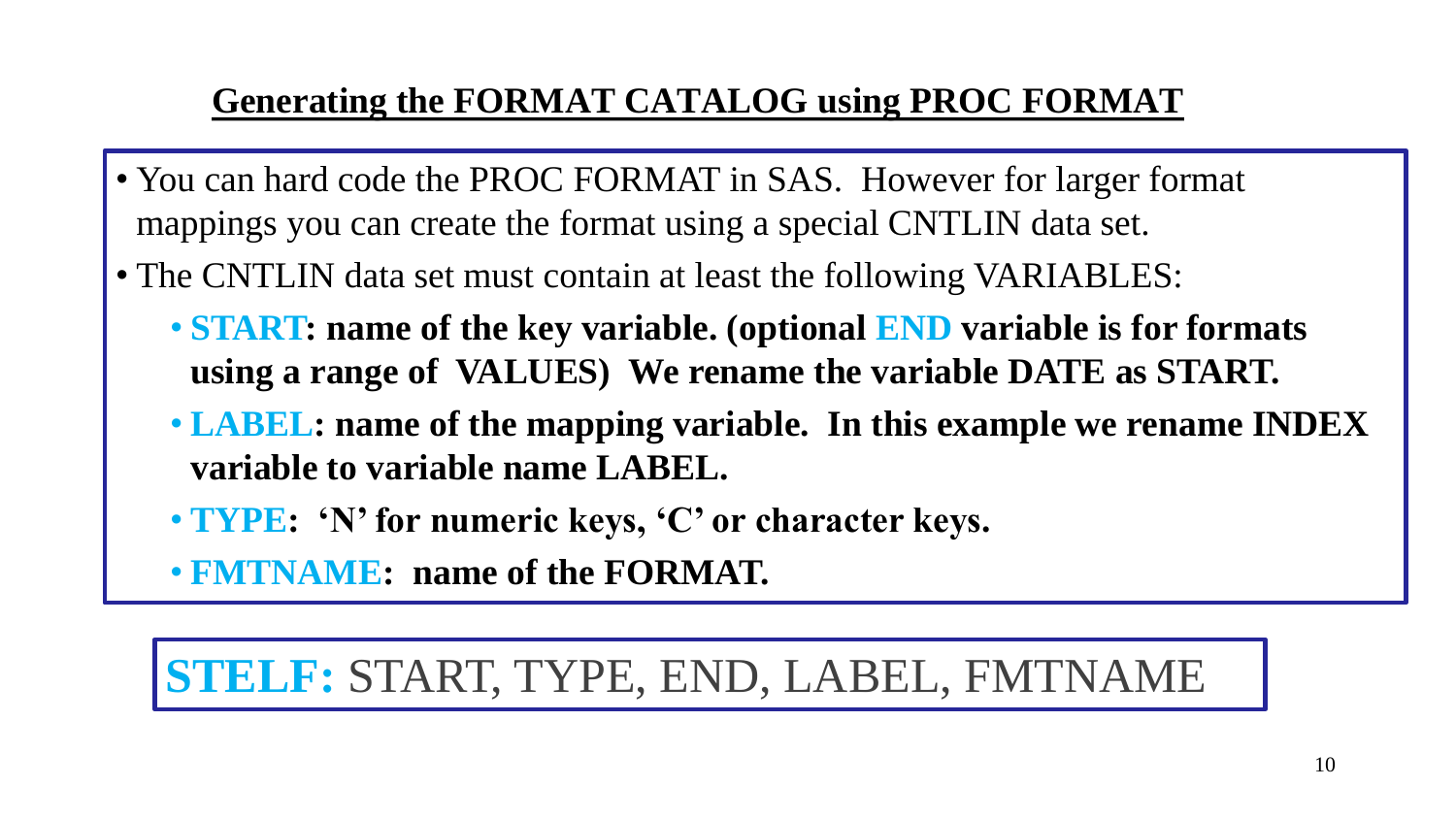#### **Generating the FORMAT CATALOG using PROC FORMAT**

```
options nocenter fullstimer;
libname stuff '/somewhere/FORMATS';
libname library '/somewhere/FORMATS';
data fmt / view=fmt;
  set stuff.cpi (rename=(date=start
                      index=label)) end=eof;
  retain fmtname 'CPI' type 'N';
  output;
  if eof then do;
     /*start=.*/;
     label=.;
     HLO='O';
     output;
  end;
run;
proc format cntlin=fmt library = library 
/*fmtlib*/;
run;
                                                                    NOTE: DATA STEP view saved on file WORK.FMT.
                                                                    NOTE: A stored DATA STEP view cannot run under a 
                                                                   different operating system.
                                                                    NOTE: DATA statement used (Total process time):
                                                                         real time 0.00 seconds
                                                                         user cpu time 0.00 seconds
                                                                         system cpu time 0.00 seconds
                                                                         memory 1053.71k
                                                                    NOTE: View WORK.FMT.VIEW used (Total process time):
                                                                         real time 0.02 seconds
                                                                         user cpu time 0.00 seconds
                                                                         system cpu time 0.01 seconds
                                                                         memory 1112.96k
                                                                    NOTE: PROCEDURE FORMAT used (Total process time):
                                                                         real time 0.02 seconds
                                                                         user cpu time 0.01 seconds
                                                                         system cpu time 0.01 seconds
                                                                         memory 1112.96k
                                                                    NOTE: There were 1213 observations read from the 
                                                                   data set STUFF.CPI.
                                                                   • Looking at the LOG snippet below we see that it took about a 
                                                                     0.04 seconds to generate the catalog (reading the data and 
                                                                     generating the permanent catalog).
                                                                   • Future code does not need to generate the catalog again 
                                                                     since the catalog is stored in the library libname.
                                                                     The code that generated the FORMAT does not need to be 
                                                                     processed in future code unless the FORMAT is updated.
```
**NOTE: There were 1214 observations read from the data set WORK.FMT.**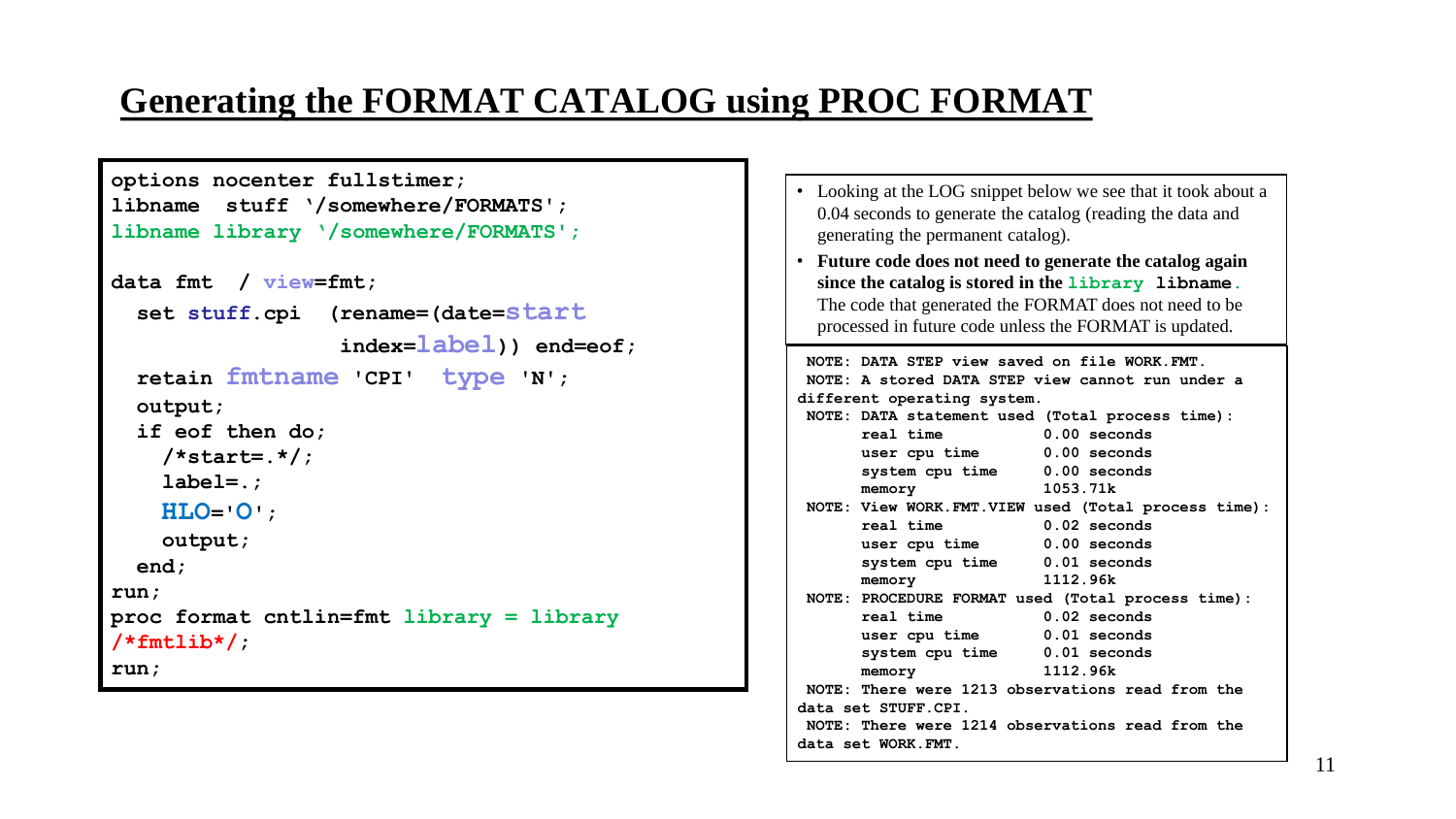#### **Generating the FORMAT CATALOG using PROC FORMAT**

**options nocenter fullstimer;**

**libname stuff '/somewhere/FORMATS'; libname library '/somewhere/FORMATS';**

```
proc format cntlin=fmt library = library;
run;
```
**options nocenter fullstimer; libname stuff '/somewhere/FORMATS';**

**libname library '/somewhere/FORMATS';**

**proc format cntlin=fmt library = library.test; run;**

• **Generates a permanent file in the LIBNAME library**

- **First example: formats.sas7bcat**
- **Second example: test.sas7bcat**
- **Once the catalog file is created you don't need the DATA FMT step nor the PROC FORMAT step.**
- **The format catalog can contain more than 1 format.**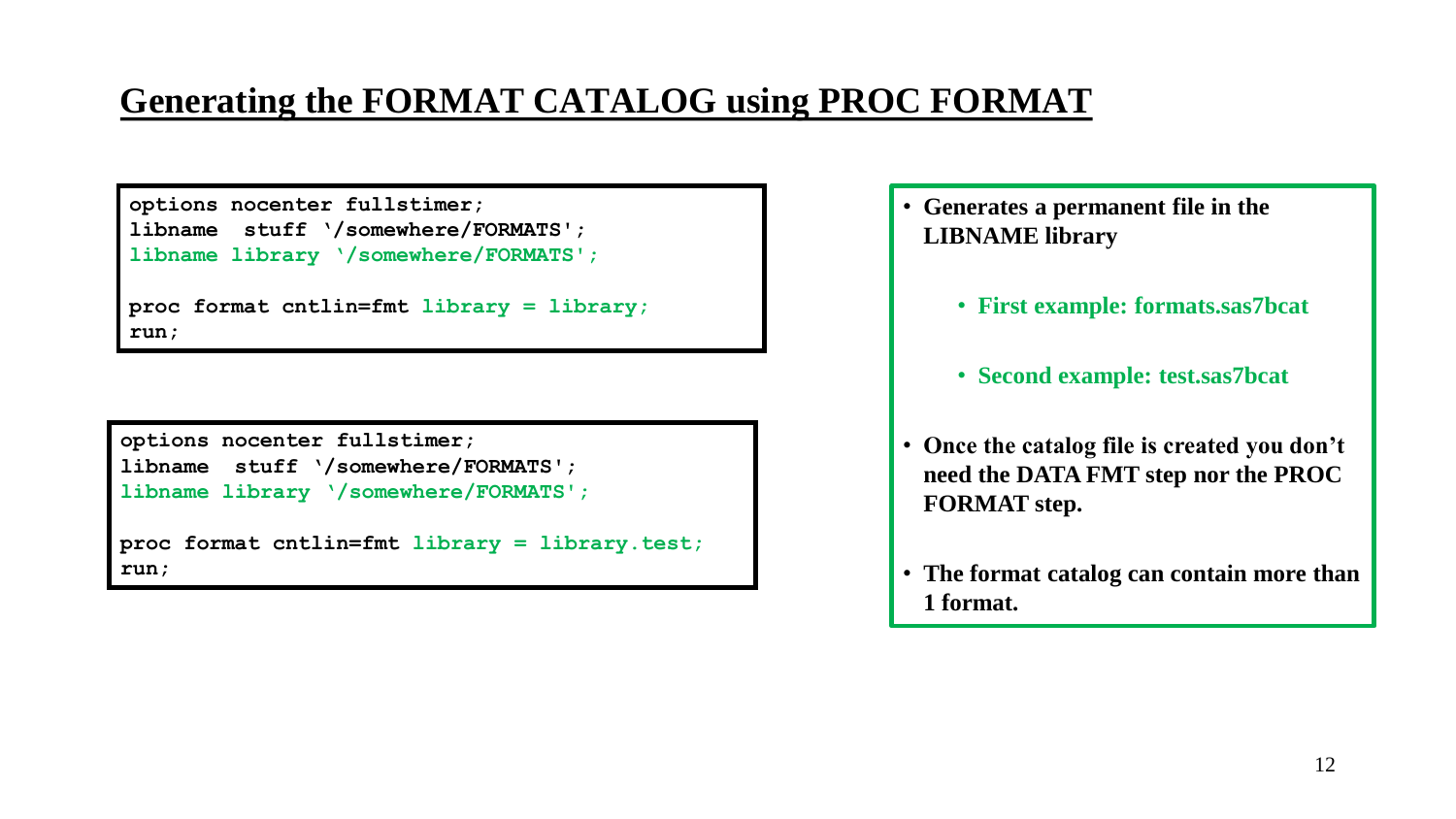#### **How to use the FORMAT?**

• As an example, say you have a data set with monthly dates anchored at the first of each month from **01JAN2000 to 01DEC2012**. You want to pull in the CPI for each of the months. Code is shown below. By default, the format search will, by default look in the WORK directory followed by the LIBRARY directory. You can use a FMTSEARCH option to specify other CATALOGS to seek the FORMAT or INFORMAT.

```
options nocenter fullstimer mprint symbolgen;
libname stuff '/somewhere/FORMATS';
libname library '/ somewhere /FORMATS';
data test2;
  set test; /* monthly data from 01JAN2000 to 01DEC2012 */
  cpi = input(put(date,CPI.),best.);
Run;
```
PUT always returns a character variable. INPUT, in this example, will return a numeric variable.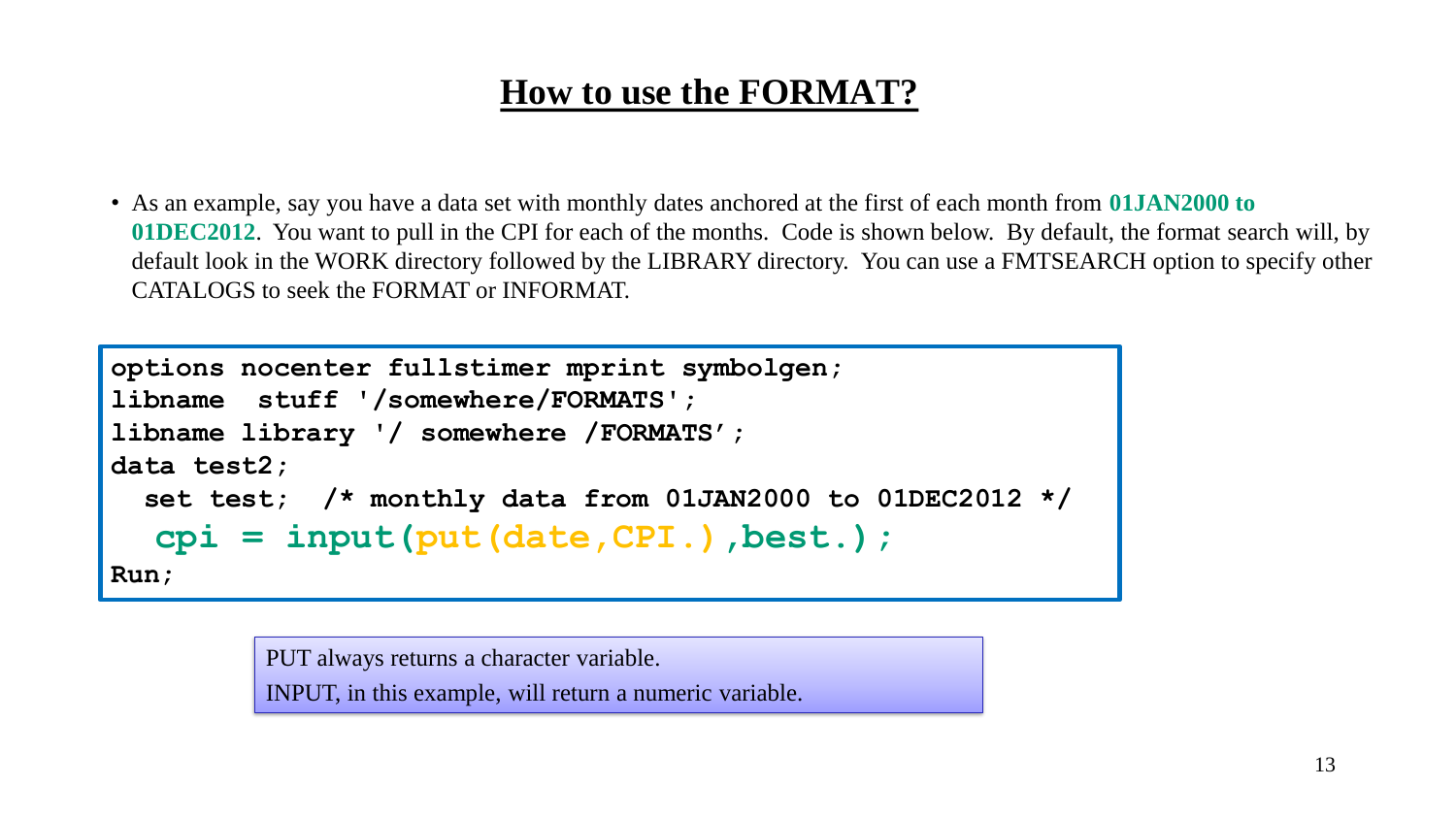### **Getting LEADS and LAGS with INTNX date/time DATA funtion**

- What if you wanted to also calculate say a 12 month running average and a 48 month running average. You can use LAG functions in a data step.
	- But wait that won't work since you don't have the historical months in the data before **01JAN2000**.
	- Have no fear, we can use the FORMAT CATALOG to pull in the data from the FORMAT table and calculate the running averages using a macro.

```
%macro mv_avg (mnths) ;
  %let start = 1-&mnths.;
  roll&mnths= mean(
  %do i = &start %to 0;
    input(put(intnx('month',date,&i.),CPI.),best.)
    %if &i. ne 0 %then %do;
      , 
    %end;
  %end;
  )
%mend;
data test2;
  set test;
  cpi = input(put(date,CPI.),best.);
  %mv_avg(12);
  %mv_avg(48);
run;
```
#### **See Next Page for Details of the INTNX Function**

| <b>NOTE: There were 156 observations read from the</b><br>data set WORK.TEST. |                |
|-------------------------------------------------------------------------------|----------------|
| NOTE: The data set WORK.TEST2 has 156<br>observations and 4 variables.        |                |
| NOTE: DATA statement used (Total process                                      |                |
| time):                                                                        |                |
| real time                                                                     | $0.01$ seconds |
| user cpu time                                                                 | $0.01$ seconds |
| system cpu time 0.00 seconds                                                  |                |
| memory                                                                        | 1674.87k       |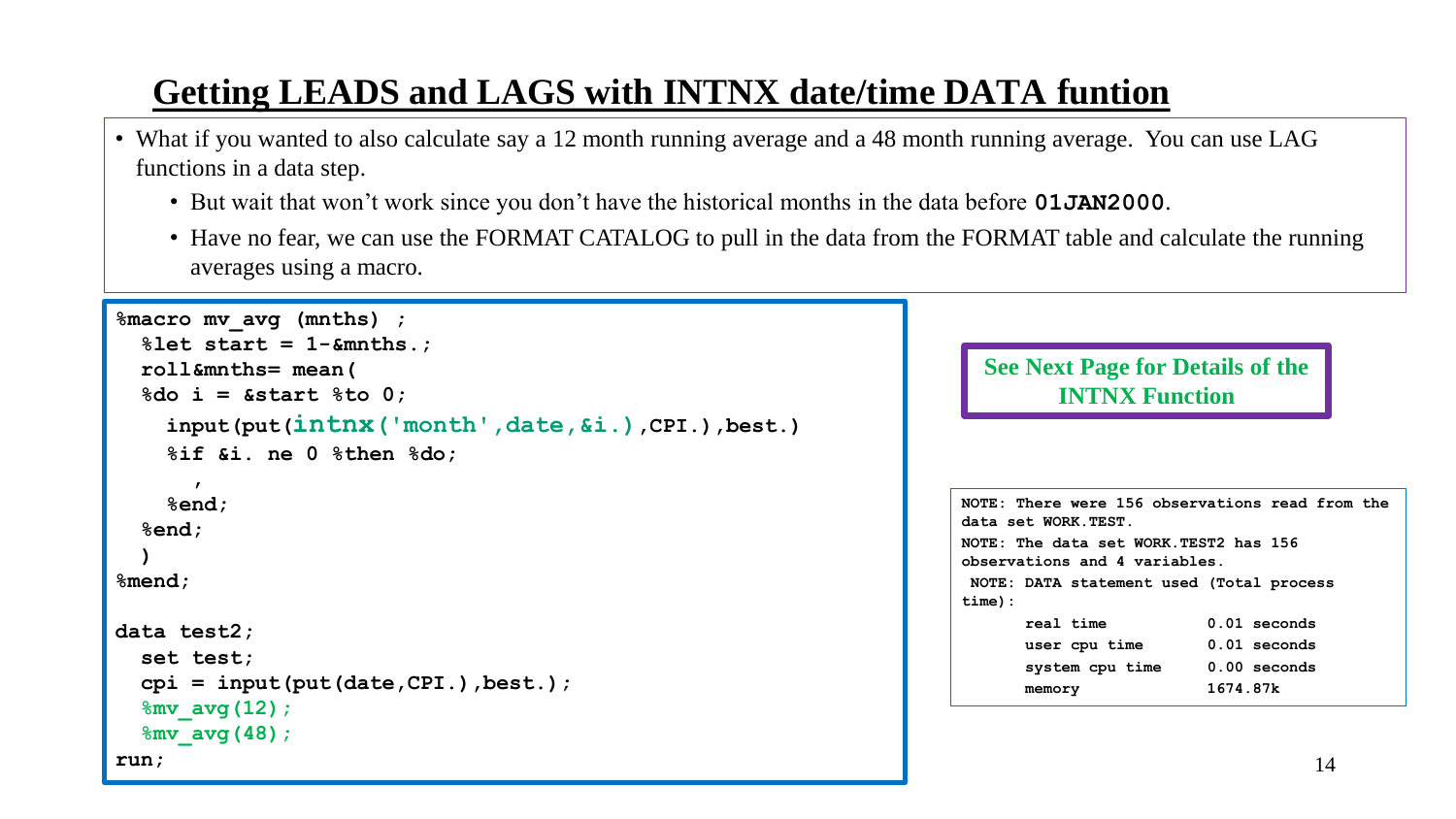#### **MORE INFO on INTNX**

- The first argument in INTNX is the interval that you want to move by.
	- For date variables, the choices are; **DAY, WEEK, WEEKDAY, SEMIMONTH, MONTH, QTR, SEMIYEAR, YEAR.**
- The second argument is the start-from variable, here the variable name is date.
- The 3rd argument is the increment.
- There is a  $4<sup>th</sup>$  argument.
	- By default, the anchor is the 4th argument; B (default) for beginning of the interval, M for middle, E for END, and S for SAME alignment as the input date.

**input(put(intnx('month',date,&i.),CPI.),best.)**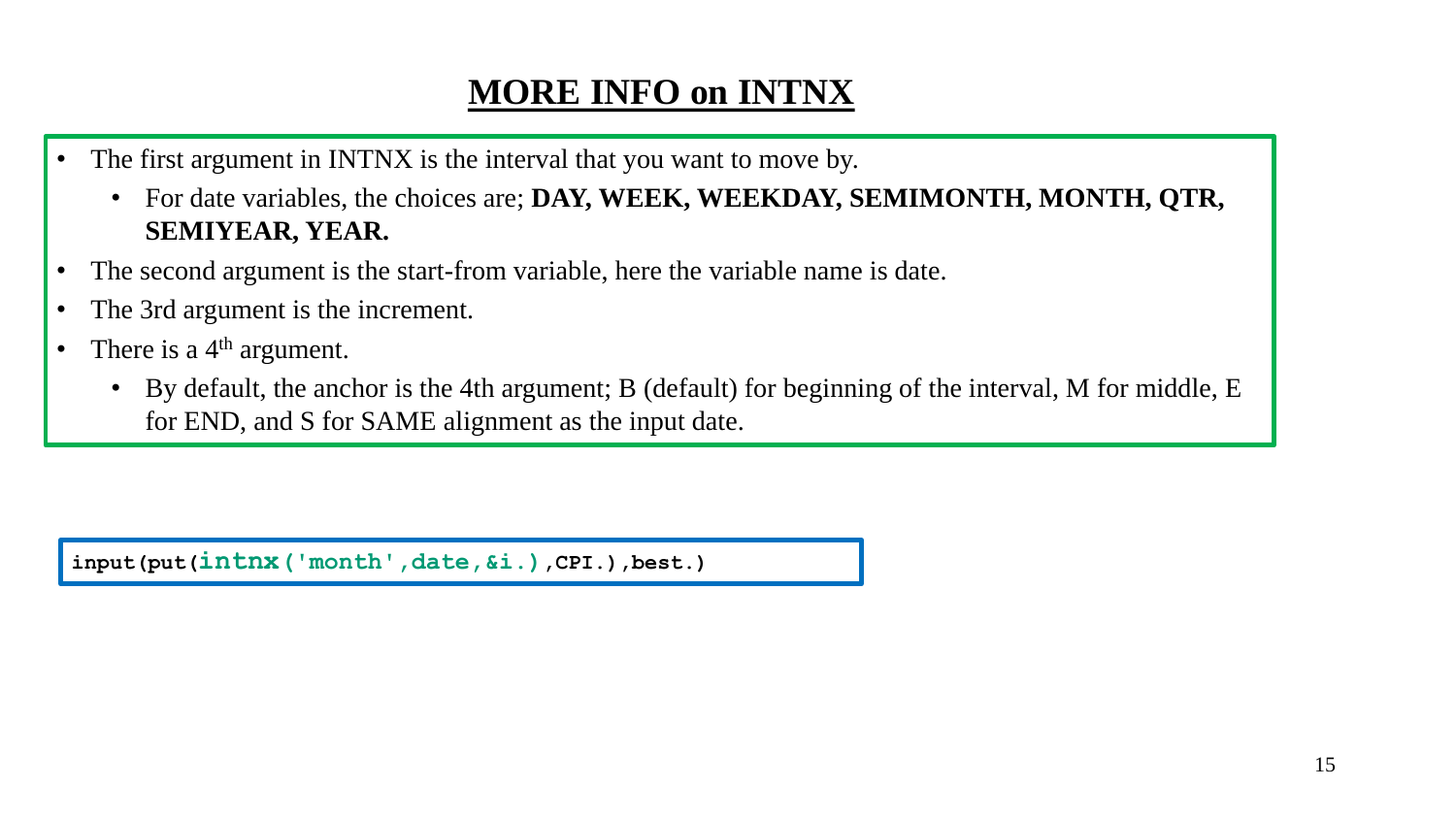#### **How to use the catalog?**



**proc sgplot data=test2; series x=date y=cpi; series x=date y=roll12; series x=date y=roll48; xaxis discreteorder=formatted grid interval=YEAR; yaxis grid; format date year.; title Cool Graph, No?; inset "THE POWER OF PROC FORMAT" / Border position=bottomright; run;**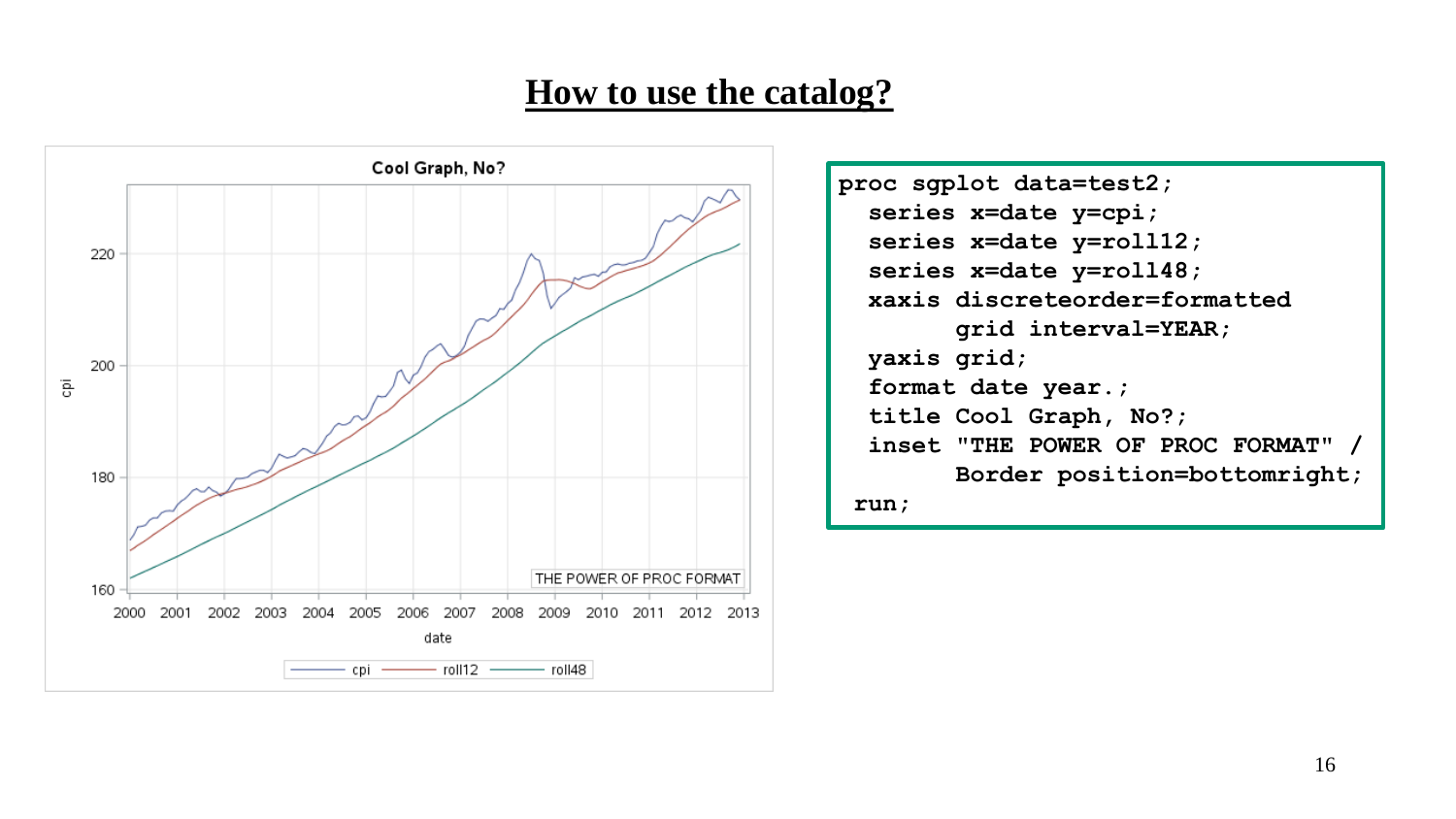#### **Into the Future and Beyond**

```
data test_leads;
  set test2 end=eof;
  retain date;
  output;
  if eof then do inc= 1 to 12; /* ADD 12 MONTHs */
    date = intnx('month',date,1);
    cpi = input(put(date,CPI.),best.); 
    roll12=.; roll48=.;
    output;
  end;
run;
proc sgplot data=test_leads;
  where date >= '01JAN2010'd;
  series x=date y=cpi;
  series x=date y=roll12;
  series x=date y=roll48;
  REFLINE '01JAN2013'd / axis=x;
  xaxis discreteorder=formatted grid interval=MONTH; 
  yaxis grid;
  format date month. /*yymmp7. /*year.*/;
  title LEADS;
  inset "INTO THE FUTURE" / 
        Border position=topleft;
run;
```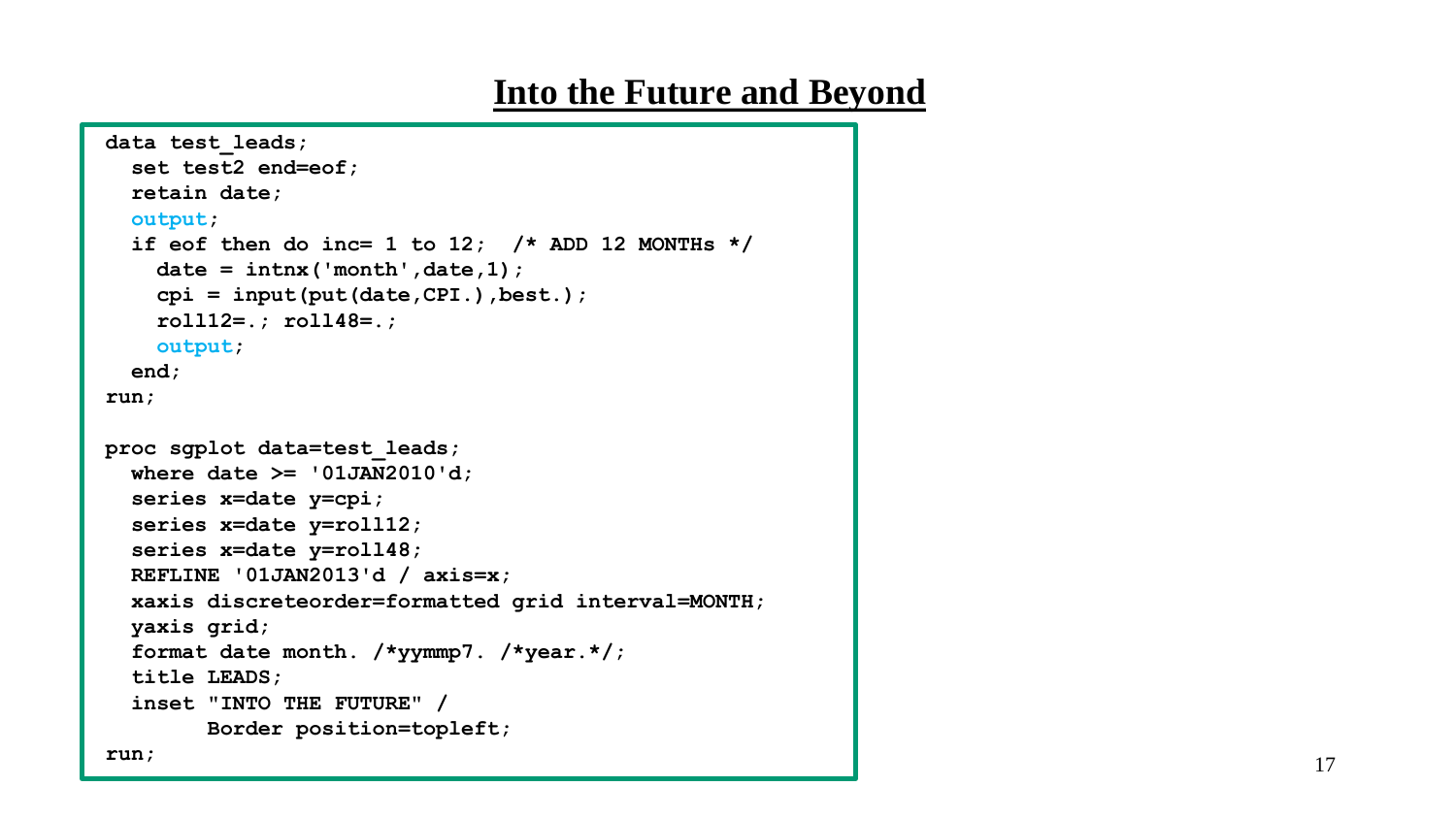#### **Into the Future and Beyond**

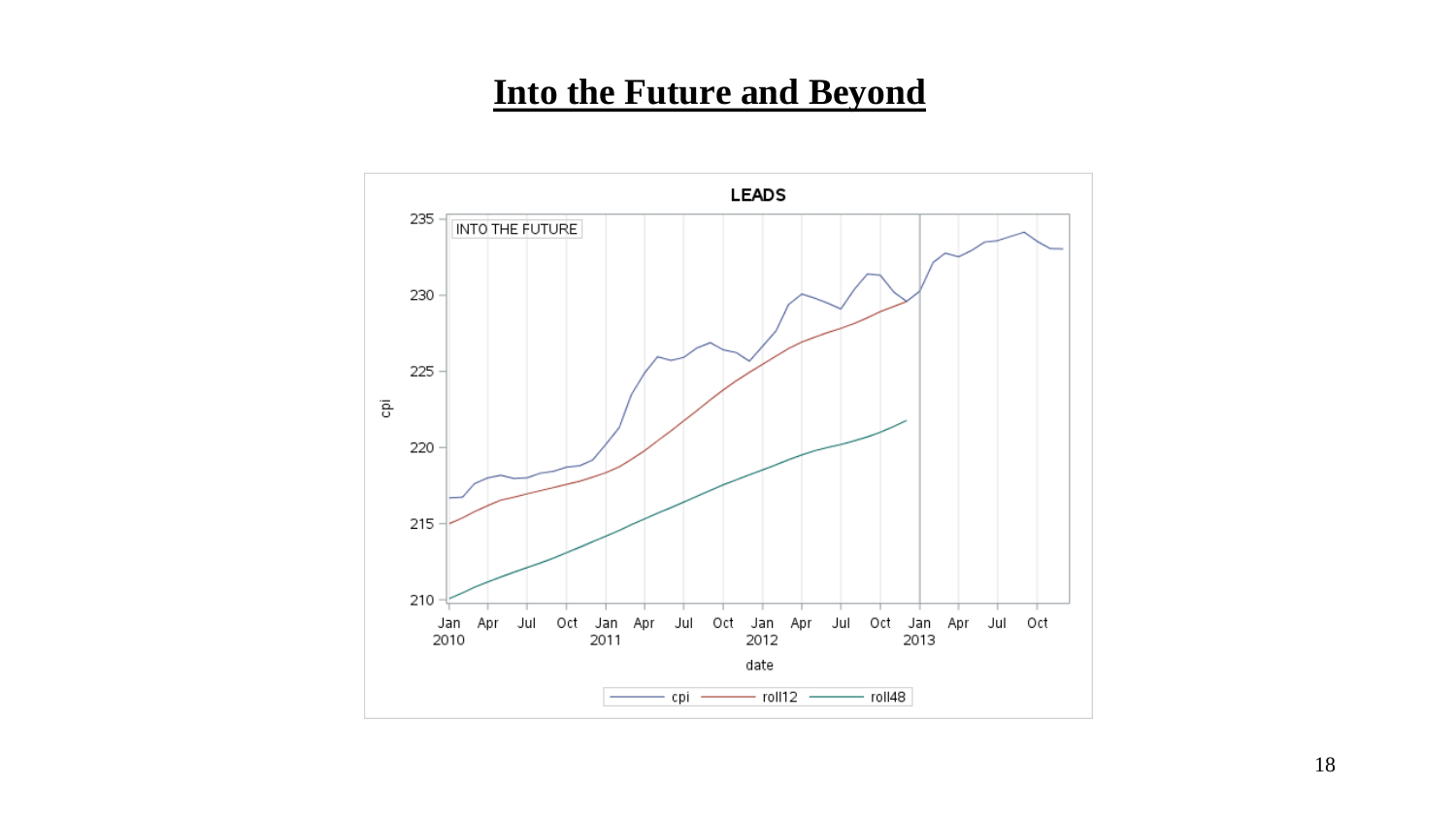```
data stuff.cpi;
input date anydtdte10.
     index 
     inflation;
  if _N_ < 10 then do;
   put date date9. +5 index +5 inflation ;
  end; 
/*added 4 additional variables to the data set*/
  index80 = index*0.8;
  index90 = index*0.9;
  index110 = index*1.10;
  index120 = index*1.20;
  verybigindex34567890123456789012 = index*2;
datalines;
1913-01-01 9.8 .
1913-02-01 9.8 0.0
1913-03-01 9.8 0.0
1913-04-01 9.8 0.0
1913-05-01 9.7 -1.02
1913-06-01 9.8 1.03
```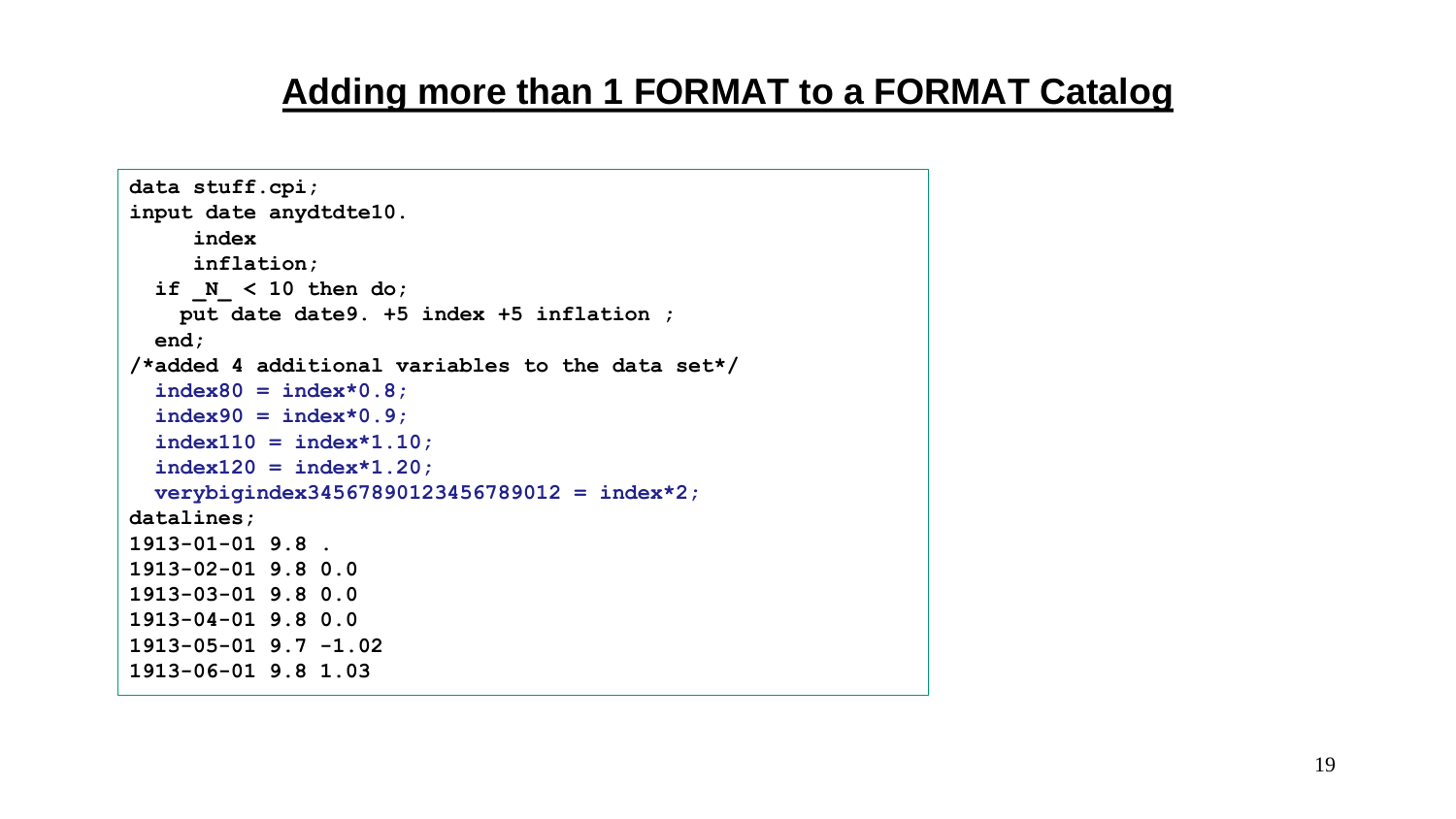```
options nocenter fullstimer fmtsearch=(work library);
libname stuff '/somewhere/FORMATS';
libname library '/somewhere/FORMATS';
proc contents data=stuff.cpi noprint out=cnts;
run;
proc sql noprint;
 select name into: vars separated by ' '
   from cnts
   where name not in('date' 'inflation') and type=1
 ;
quit;
%put vars = &vars.;
```
NOTE: PROCEDURE CONTENTS used (Total process time): real time 0.00 seconds user cpu time 0.00 seconds system cpu time 0.00 seconds memory 1192.56k

**vars = index index80 index90 index110 index120 verybigindex34567890123456789012**

NOTE: PROCEDURE SQL used (Total process time): real time 0.00 seconds user cpu time 0.00 seconds system cpu time 0.00 seconds memory 5589.09k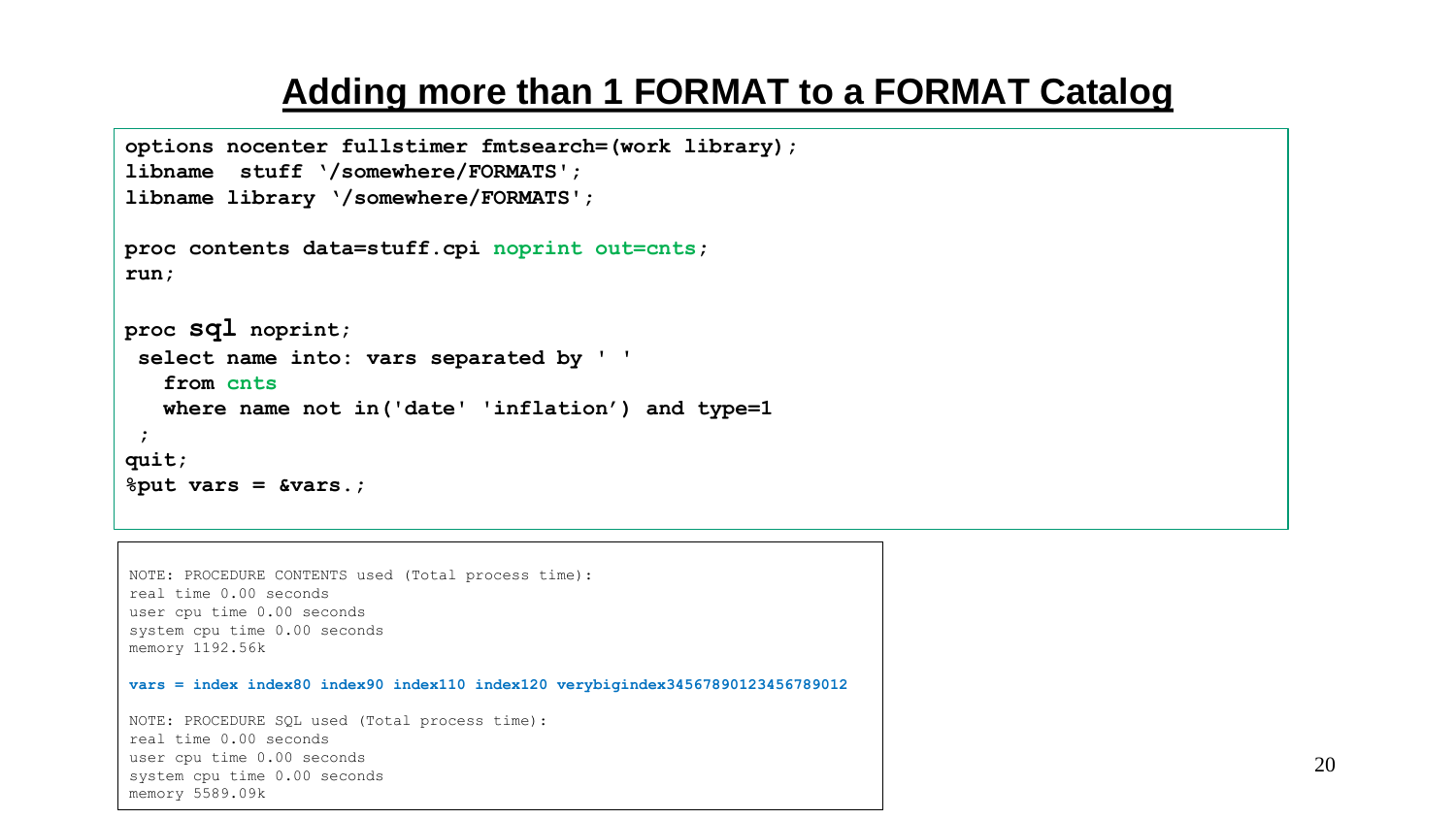```
%macro multi_fm;
data fmt;
 length fmtname $32;
 retain type 'N';
 set stuff.cpi (rename=(date=start)) end=eof;
 %let I=1;
  %do %until(%scan(&vars,&I.,%str( ) ) = %str( ) );
   %let var=%scan(&vars,&I.,%str( ) );
   %let v=&var.; 
   %IF %LENGTH(&v.)>30 %THEN %DO;
     %let v=%SUBSTR(&v.,1,30);
     fmtname=cats("&v.",'_F');
   %END; 
    %else %DO; 
      fmtname=cats("&var.",'_F');
   %end; 
   label=&var.;
   output;
   %let I = %eval(&I. + 1); 
  %end;
```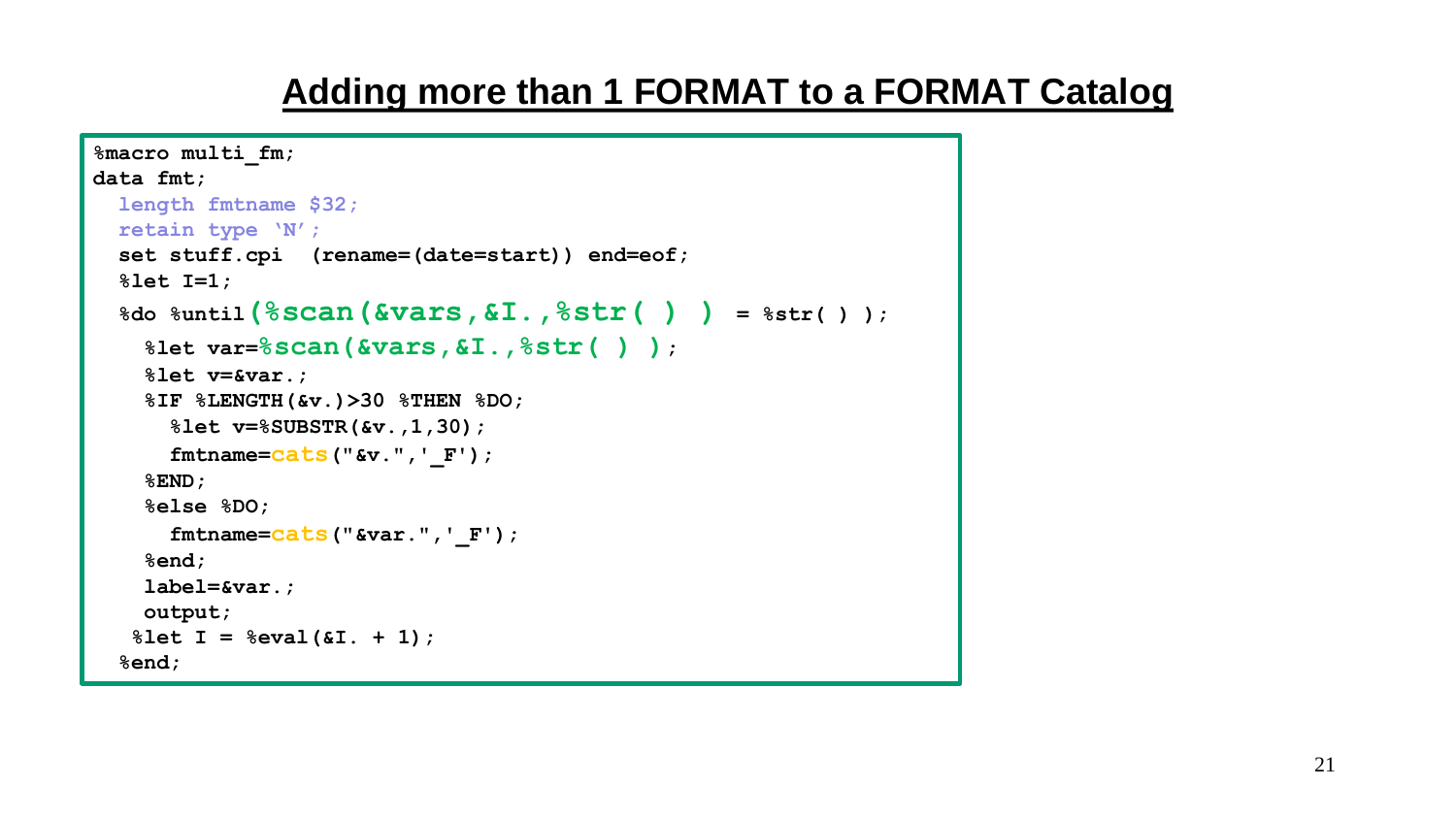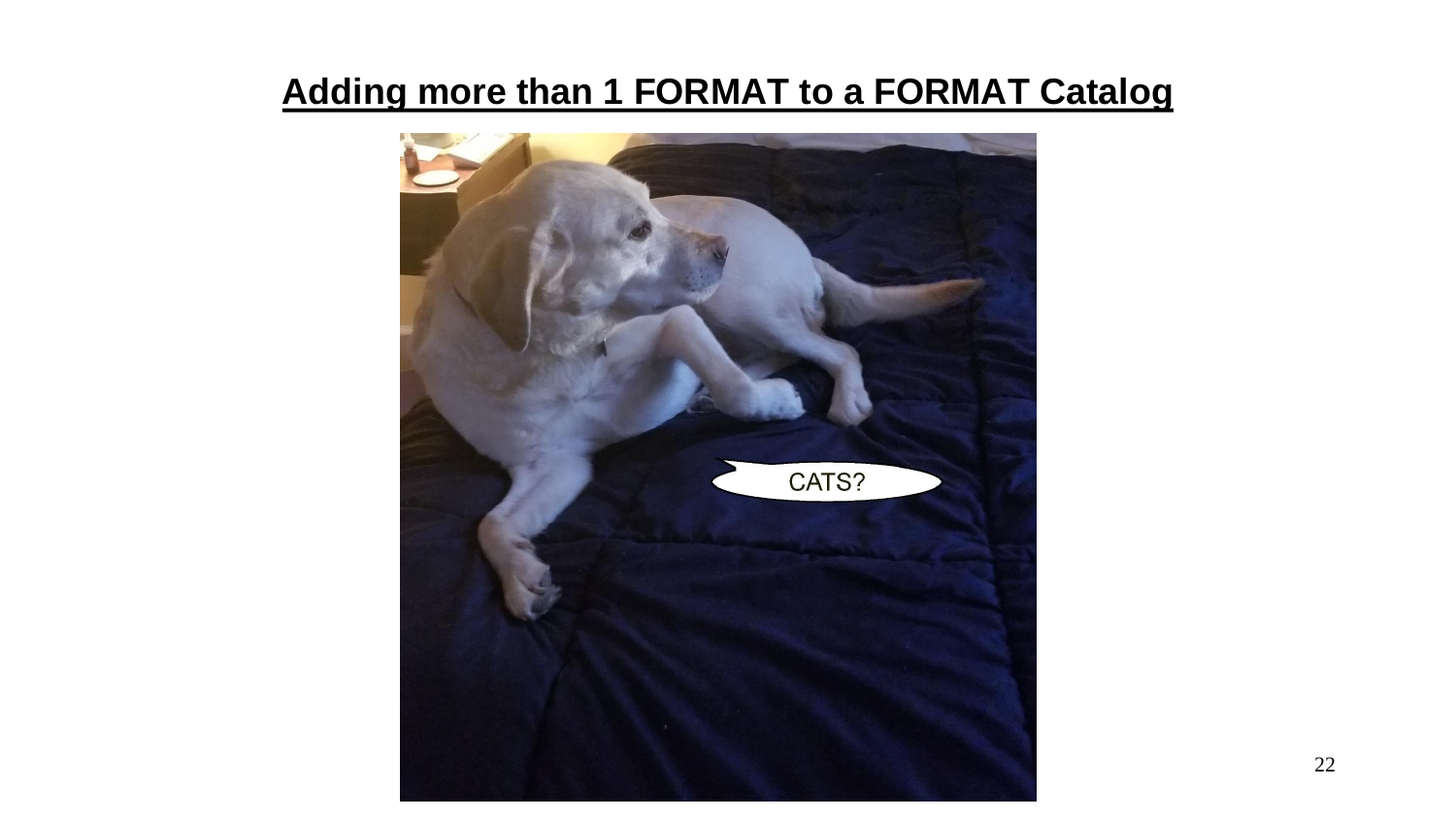```
if eof then do
  %let i=1;
  %do %until(%scan(&vars,&I.,%str( ) ) = %str( ) );
     %let var=%scan(&vars,&I.,%str( ) );
     %let v=&var.; 
      %IF %LENGTH(&v.)>30 %THEN %DO;
       %let v=%SUBSTR(&v.,1,30);
       fmtname=cats("&v.",'_F');
     %END; 
     %else %DO; 
       fmtname=cats("&var.",'_F');
     %end; 
     /*start=.;*/
     label=.;
     HLO='O';
     output;
     %let I = %eval(&I. + 1); 
  %end;
end;
run;
%mend;
%multi_fm;
                                                      NOTE: There were 1213 observations read from the data set STUFF.CPI.
                                                      NOTE: The data set WORK.FMT has 7284 observations and 11 variables.
                                                      NOTE: DATA statement used (Total process time):
                                                      real time 0.00 seconds
                                                      user cpu time 0.01 seconds
                                                      system cpu time 0.00 seconds
                                                      memory 1908.56k
```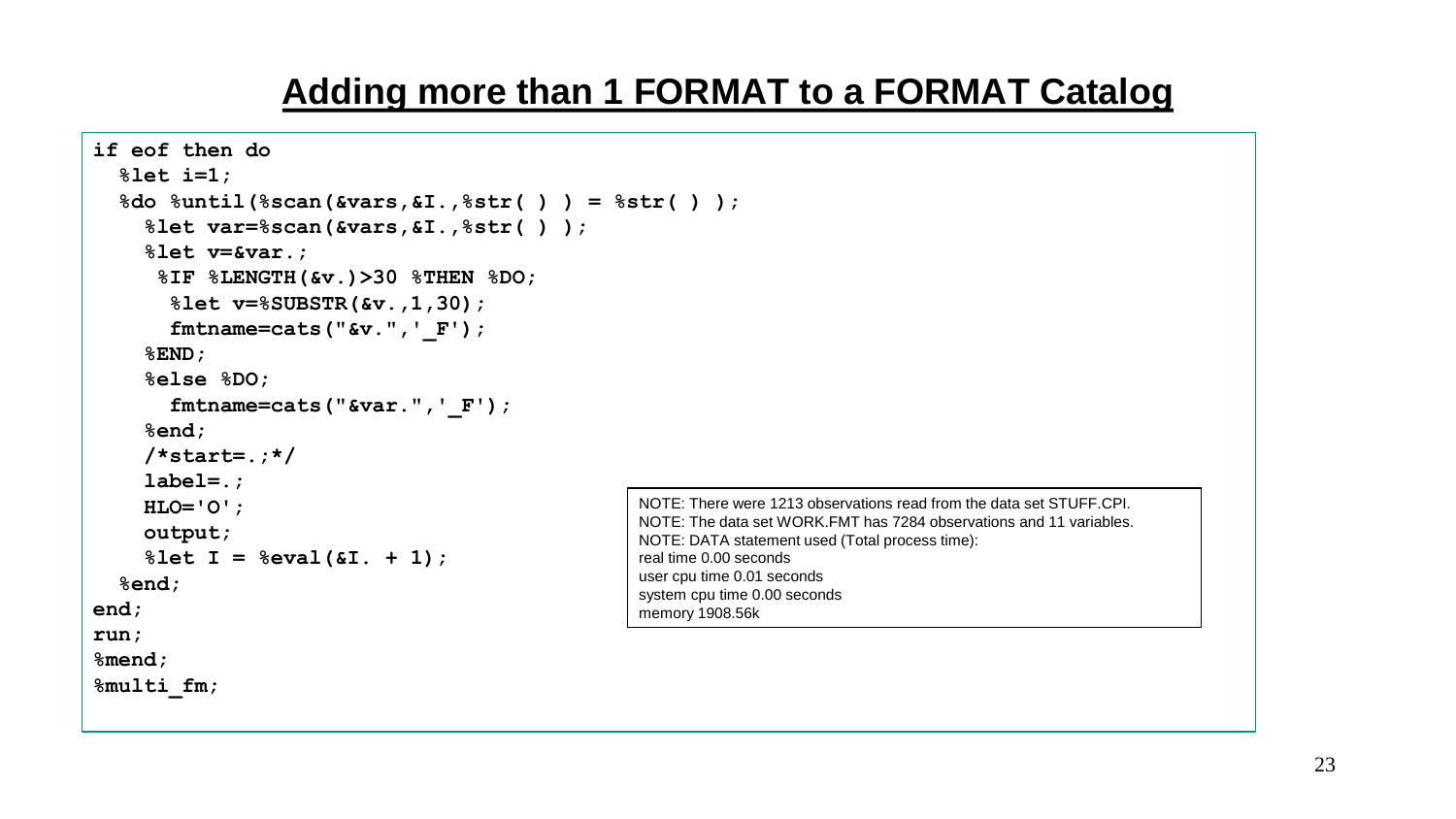```
proc sort data=fmt;
  by fmtname;
run;
proc format cntlin=fmt library=library.macroeco;
run;
proc catalog c=library.macroeco; 
  contents;
run; 
/*proc format fmtlib library=library.macroeco;
  select index_F;
run;*/
                                                                      NOTE: PROCEDURE SORT used (Total process time):
                                                                           real time 0.00 seconds
                                                                           user cpu time 0.01 seconds
                                                                           system cpu time 0.00 seconds
                                                                           memory 2300.96k
                                                                      NOTE: PROCEDURE FORMAT used (Total process time):
                                                                           real time 0.03 seconds
                                                                           user cpu time 0.01 seconds
                                                                           system cpu time 0.00 seconds
                                                                           memory 1037.87k
                                                                       NOTE: PROCEDURE CATALOG used (Total process time):
                                                                            real time 0.02 seconds
                                                                            user cpu time 0.02 seconds
                                                                            system cpu time 0.01 seconds
                                                                            memory 3044.56k
```

| <b>Contents of Catalog LIBRARY.MACROECO</b> |                                  |               |                     |                      |                    |  |  |
|---------------------------------------------|----------------------------------|---------------|---------------------|----------------------|--------------------|--|--|
| # 1                                         | <b>Name</b>                      | <b>Type</b>   | <b>Create Date</b>  | <b>Modified Date</b> | <b>Description</b> |  |  |
|                                             | INDEX110 F                       | <b>FORMAT</b> | 05/01/2019 17:08:19 | 05/01/2019 17:08:19  |                    |  |  |
|                                             | INDEX120 F                       | <b>FORMAT</b> | 05/01/2019 17:08:19 | 05/01/2019 17:08:19  |                    |  |  |
|                                             | INDEX80 F                        | <b>FORMAT</b> | 05/01/2019 17:08:19 | 05/01/2019 17:08:19  |                    |  |  |
| $\blacktriangle$                            | INDEX90 F                        | <b>FORMAT</b> | 05/01/2019 17:08:19 | 05/01/2019 17:08:19  |                    |  |  |
| 5.                                          | INDEX F                          | <b>FORMAT</b> | 05/01/2019 17:08:19 | 05/01/2019 17:08:19  |                    |  |  |
| 6                                           | VERYBIGINDEX345678901234567890 F | <b>FORMAT</b> | 05/01/2019 17:08:19 | 05/01/2019 17:08:19  |                    |  |  |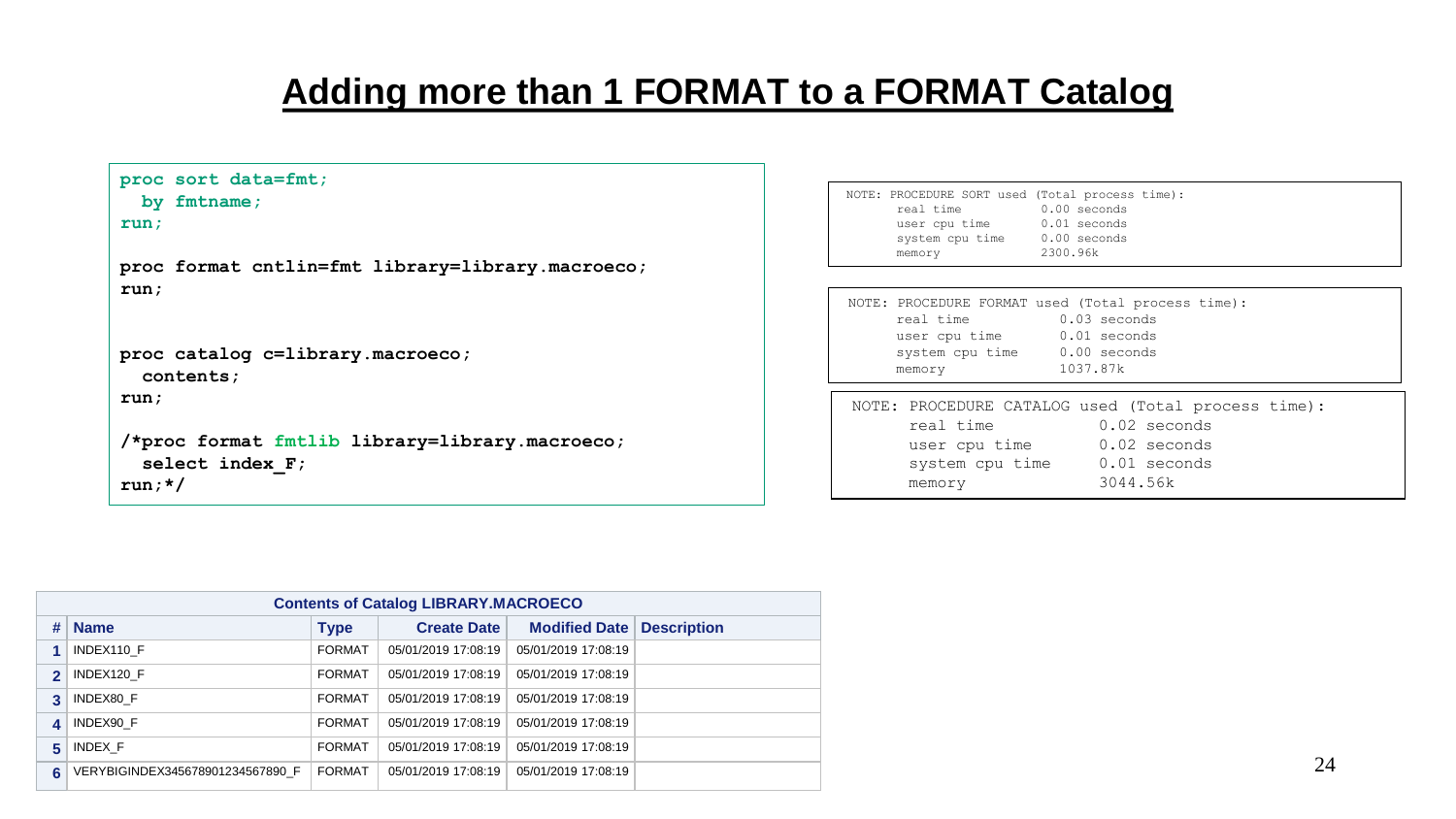# **References & Recommended Reading**

- Bilenas, J.V. "The Power of PROC FORMAT", SAS Press, 2005. No longer in print.
- Bilenas, J.V., Tahiliani, K. (2016). "The Power of Proc Format, [http://analytics.ncsu.edu/sesug/2016/BB-103\\_Final\\_PDF.pdf](http://analytics.ncsu.edu/sesug/2016/BB-103_Final_PDF.pdf)
- Bilenas, J.V., Tahiliani, K. (2019). "The Power of Proc Format, PharmaSUG 2019
- Bilenas, J.V. (2007) "Using SAS® Dates and Times A Tutorial ", SAS GLOBAL FORUM 2007, <https://support.sas.com/resources/papers/proceedings/proceedings/forum2007/226-2007.pdf>
- Carpenter, A. "Looking for a Date? A Tutorial on Using SAS Dates and Times", SUGI30, 2005.
- Laffler, K.P. (2009) "Exploring the Undocumented PROC SQL METHOD Option", SAS GLOBAL FORUM 2009, <http://support.sas.com/resources/papers/proceedings09/063-2009.pdf>
- Liang, Q. (2009) "Choosing the Right Technique to Merge Large Data Sets Efficiently", SAS GLOBAL FORUM 2009, <http://support.sas.com/resources/papers/proceedings09/071-2009.pdf>
- Morgan, D. "The Essential Guide to SAS Dates and Times", SAS Press. 2006
- Shipp, C.E., Laffler K.P. (2013) "Exploring the PROC SQL METHOD Option", SAS GLOBAL FORUM 2013, <https://support.sas.com/resources/papers/proceedings13/200-2013.pdf>
- Tian, Y. (2009), "LAG the Very Powerful and Easily Misused SAS® Function", SAS GLOBAL FORUM 2009, <http://support.sas.com/resources/papers/proceedings09/055-2009.pdf>